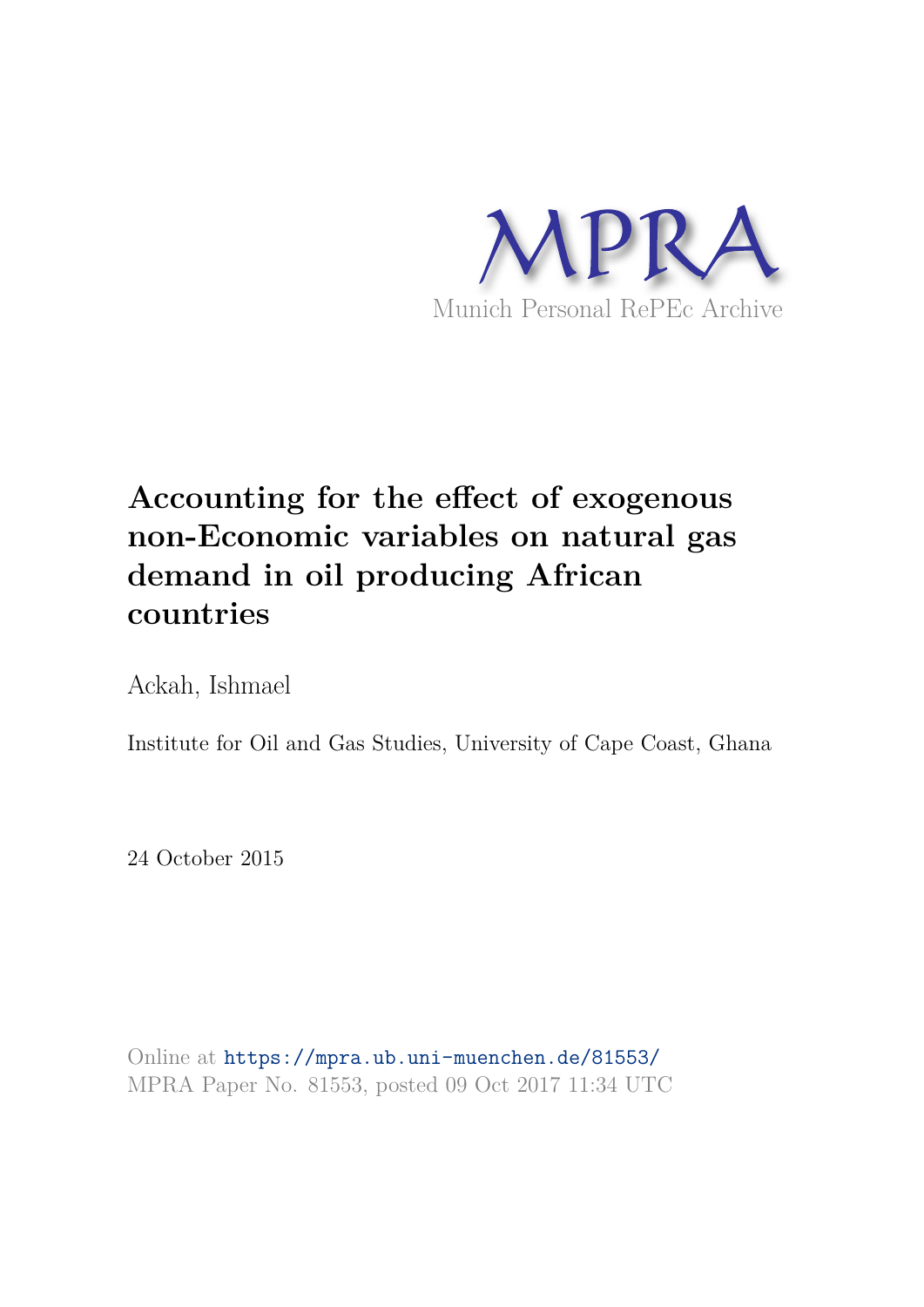## **Accounting for the effect of exogenous non-Economic variables on natural gas demand in oil producing African countries**

Ishmael Ackah

Institute for Oil and Gas Studies, University of Cape Coast, Ghana. Email address: [ackish85@yahoo.com;](mailto:ackish85@yahoo.com) phone: +2332633687304

#### **Abstract**

With less than 50% of the population of Sub-Saharan Africa having access to modern forms of energy and the desire to minimize the impact of energy consumption on the environment, there is a need to invest in an energy source that is affordable, available and environmentally clean. Natural gas is therefore the preferred choice of energy since it has minimum impact on the environment among the fossil fuels and is relatively affordable. In this study, the generalized methods of moments (GMM), a dynamic panel two stage least squares and the general unrestricted model (GUM) through  $\overrightarrow{Autometrics}^{TM}$  are employed to estimate the demand for natural gas in oil producing African countries. The GUM suggests that oil producing African countries have been consuming excessive natural gas that seems to offset improved technical efficiency of appliances. The study finds that both economic and technical factors are important drivers of natural gas consumption. In particular, output exerts a positive and significant influence on natural gas demand, whereas energy price and energy resource depletion have a negative and significant effect. It is recommended that energy efficiency measures should be implemented in these countries.

**Key words: Natural gas demand, Energy, Autometrics, Oil producing African countries, Fossil fuels**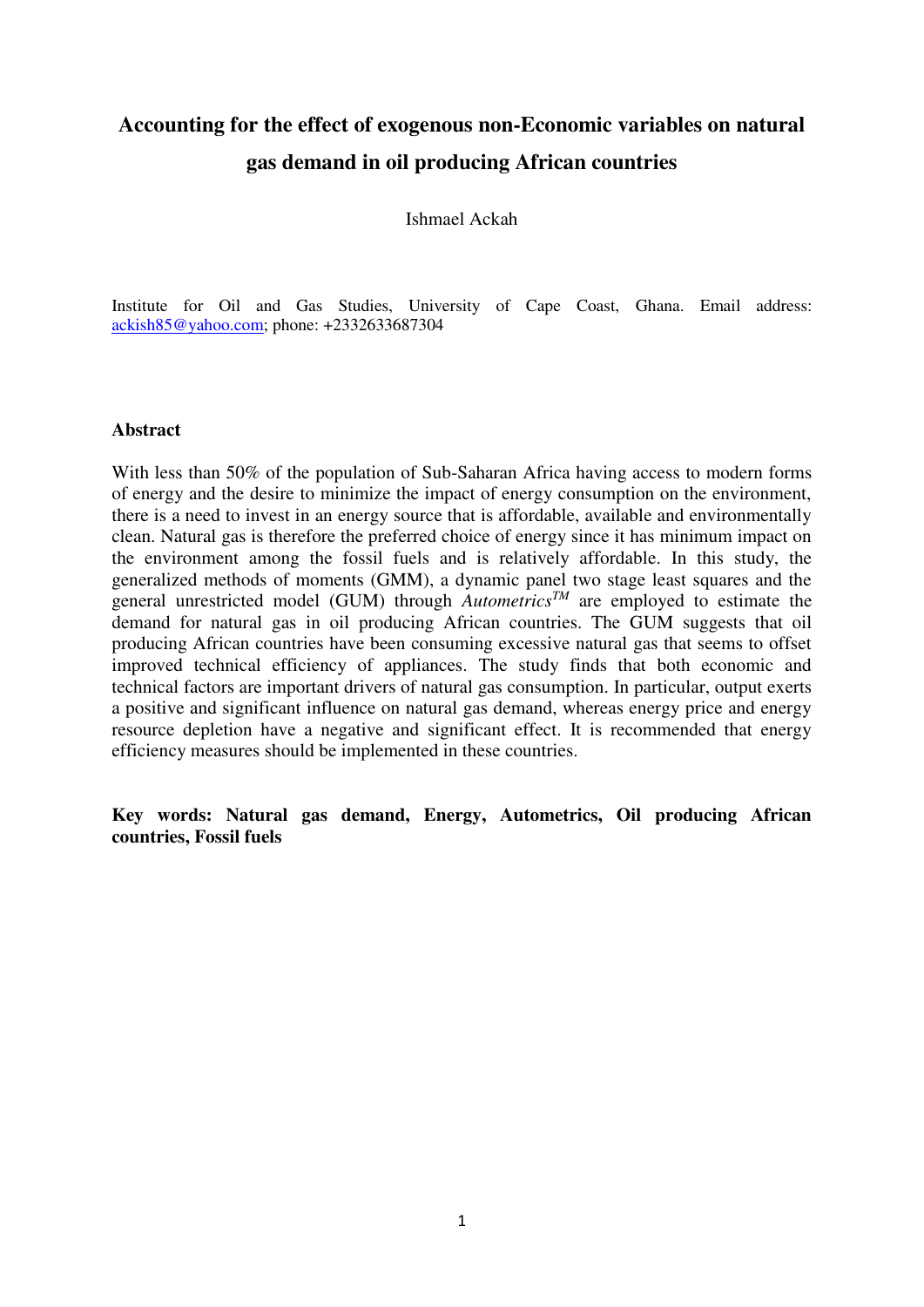#### **1. Introduction**

The global need for clean and affordable sources of energy cannot be overemphasized, since the consumption of energy has been found to be a major determinant of CO2 emissions (Bhattacharya, 2010). Access to a clean, affordable and available source of energy has therefore become a major policy priority for both developed and developing economies. According to BP (2010), coal emits 94.6 ppm  $CO<sub>2</sub>$  per each unit use. This notwithstanding, natural gas emits 70% less carbon than coal and 40% less than crude oil (BP, 2010). This makes natural gas the preferred fuel of choice for three reasons. First, natural gas is cheaper than petroleum and cleaner than both coal and petroleum (Aras and Aras, 2004). In addition, due to its efficiency and attractive qualities, natural gas is suitable for power generation. This means that, since Africa is a developing continent with a great economic potential, natural gas should be the fuel that drives this growth. However, only 5.4% of Africa's energy mix can be attributed to natural gas (IEA, 2013). Has Africa been left behind in the natural gas revolution? Second, the discovery of natural gas in Africa has been increasing over the last two decades. Finally, natural gas plays a vital role in reducing capital costs in energy intensive industries since natural gas using appliances like gas fired thermal plants are relatively cheaper to operate (Shahbaz et al., 2013). Natural gas therefore comes to mind as the preferred choice. Apergis and Payne (2010) note that most economies are using natural gas as a major source of energy and cite reduction in carbon emissions as the reason.

 In a report in 2011, the IEA predicts that natural gas demand will grow in the coming decades due to five main factors. First, there is increasing use of natural gas in emerging and developing countries like China, Bangladesh and Turkey. Second, the use of natural gas in the transport sector has been increasing in both developed and developing countries. Thirdly due to the Fukushima Daiichi nuclear disaster, slower growth in nuclear power is anticipated. The fourth factor has been the discovery of conventional natural gas such as Tanzania, Mozambique and Ghana and the productivity of old gas fields. Lastly, there has been rapid expansion of global supply capacity for Liquefied Natural Gas (LNG). For instance, Nigeria,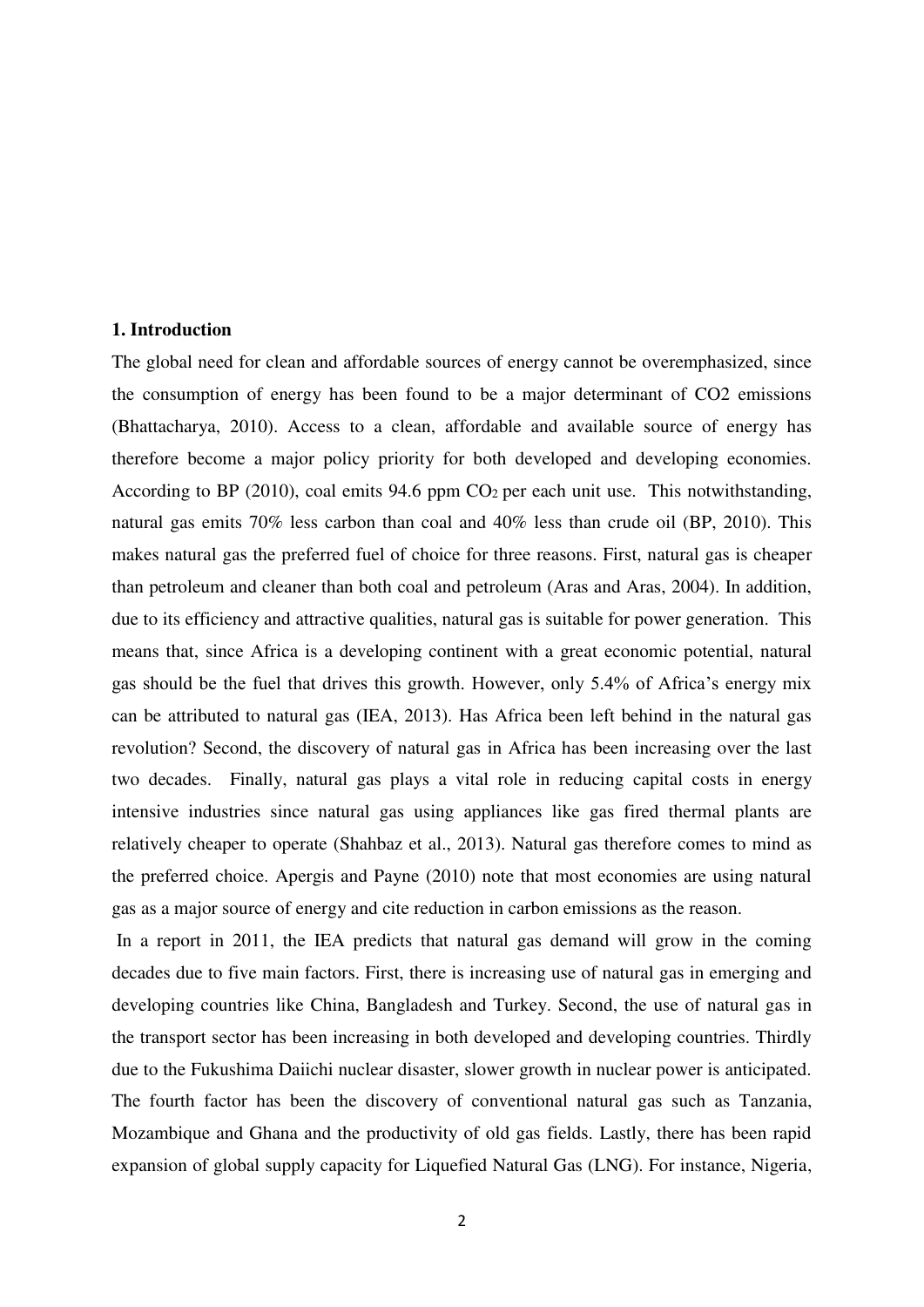which hitherto flared its gas, became the 4th largest LNG exporter in 2012. Total (2011) estimates that the demand for natural gas will grow at 2.5% annually over the next two decades. This implies that natural gas will become the second most important fossil fuel after oil taking the growth rate of coal at 0.2% and crude oil at 1.1% over the same period.

These demand projections require investments in LNG facilities, pipelines and natural gas infrastructure. Since investment in natural gas infrastructure is huge and requires long lead times, knowledge of the determinants of natural gas can guide investment decisions. Again, natural gas is traded regionally in North American, European and Asia-Pacific gas markets. Nevertheless, Africa has no gas market. Given the complexity of the natural gas market, the interplay of factors that influence the market and the interdependence of these factors, a quantitative model representing the demand side of the market needs to be devised to guide energy policy decisions.

Shabbaz et al. (2013) review the literature on natural gas demand and highlight two important gaps. First, the results are not unanimous as some studies report bidirectional, unidirectional or no relation between natural gas demand and economic growth. Second, the estimation methods are less suitable in some studies especially those using a bivariate model which is subject to omitted variable bias. Third, most of the studies on natural gas are outdated and are not able to capture current trends in the energy sector. For instance, the global economic crisis and the recent development in the climate change agenda have drastically changed the fuel mix policy. Therefore, without the inclusion of this time period, results of previous studies may have little relevance for current natural gas policy making. The few studies on natural gas in Africa usually test the causal relation between economic growth and gas demand in a multivariate framework or in a bivariate framework which can potentially omit some relevant variables. According to Hunt and Evans (2011), understanding the factors that influence the demand for energy is vital to design an energy policy framework that deals with issues such as climate change, energy access, energy security and energy investments. To support this point, Bianco et al. (2014) posit that knowledge of natural gas demand helps to predict natural gas consumption with high accuracy, to optimally manage domestic production, manage gas supply contracts and develop local gas infrastructure. The objective of this study is to identify the determinants of natural gas demand in oil producing African countries. The study also seeks to determine the underlying energy demand trend (UEDT) of natural gas demand in oil producing African countries.

This study contributes to the existing literature on natural gas demand in three main ways. First, the study incorporates both heterogeneous and homogenous variance structures by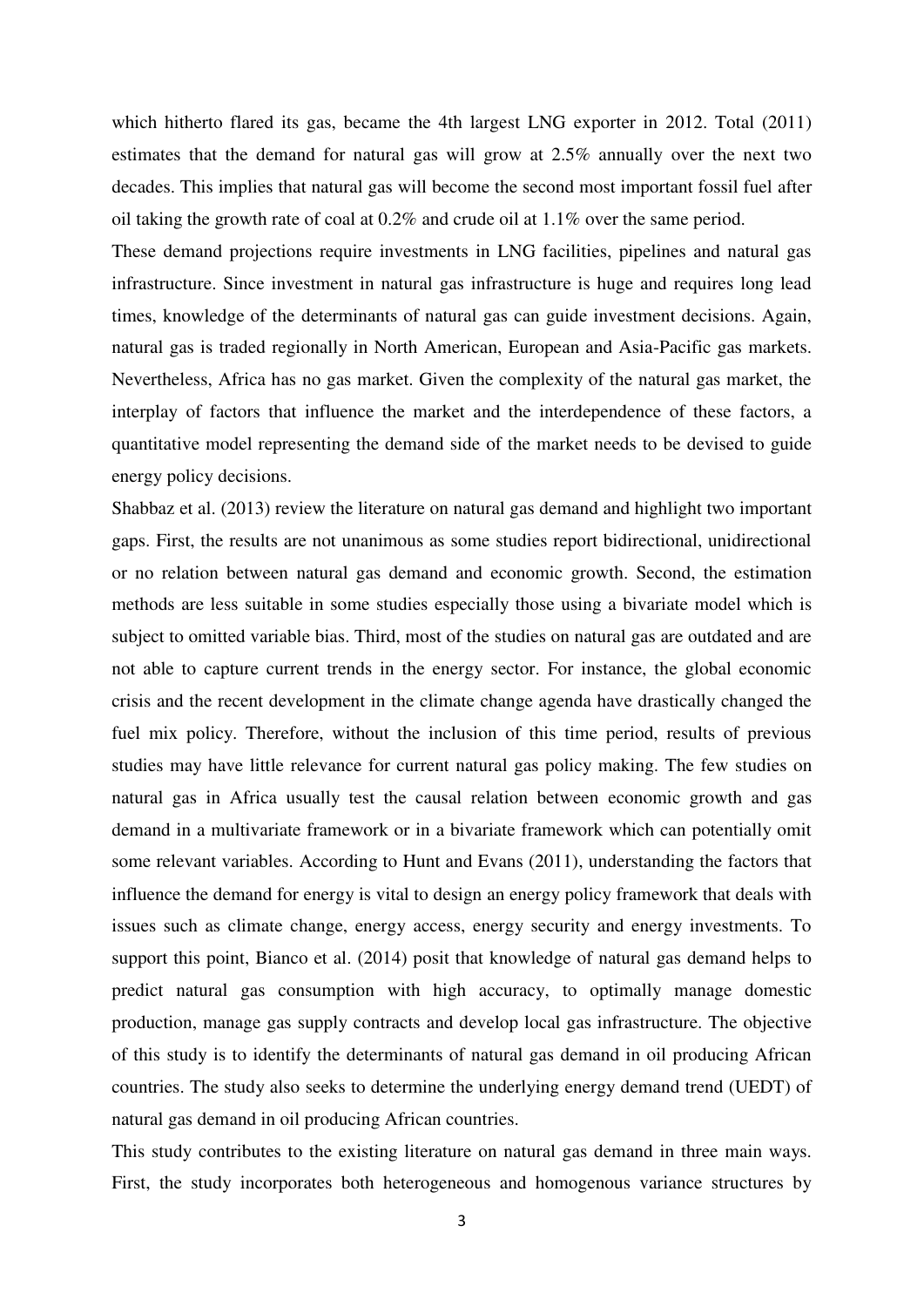employing a dynamic panel and a structural time series analysis. Second, contrary to studies on natural gas demand such as (Khan, 2015; Waheed and Martin, 2013), this study employs a multivariate framework that includes GDP, energy resource depletion, CO2, price and a stochastic trend that captures the effect of exogenous unobservable factors on natural gas consumption. Finally, in order to enhance the robustness of the findings and depart from existing time series applications to natural gas demand (see Ackah, 2014; Khan, 2015; Waheed and Martin, 2015), two different panel-data specifications, a dynamic panel two stage least squares model and Arrellano and Bond's (1991) generalized method of moments (GMM) estimator of a dynamic panel-data model, are employed in this study. The dynamic GMM estimator employs instrumental variables (IV) that address the problem of endogeneity among the explanatory variables and avoids estimation bias that is associated with the correlation between the lagged dependent variable and the error term (Omri et al., 2014). According to Wooldridge (2001), the panel two-stage model is the most efficient IV estimator.

The remaining study is structured as follows. In Section 2, we review the related literature. In Section 3, we describe data. In Section 4, we outline the methodology. In Section 5, we analyse the estimation results. Finally, in Section 6 we offer some concluding remarks.

#### **2. Literature Review**

-

Natural gas was produced from coal when it was first used in commercial quantities in Britain in 1785 (Soldo, 2012). Soon after, natural gas was obtained by drilling and attracted less attention since associated gas was mostly flared. However in recent times, studies on the demand for natural gas have been proliferating due to climate change concerns, the safety of nuclear energy, increased discovery of gas and associated gas, environmental concerns about natural gas flaring and the need for an affordable source of fuel. In addition, the need to find a suitable complement or substitute for crude oil has also shifted attention to natural gas. Natural gas consumption has been studied extensively, especially within the last 30 years, due to its growing environmental and economic impacts among other consumption goods, with a particular emphasis on price elasticities (Bilgili, 2014). In particular, regional studies on price elasticity include 18 OECD countries (Griffin,  $1979$ )<sup>1</sup>, West Germany and France

<sup>&</sup>lt;sup>1</sup> For instance, Griffin (1979) investigates natural gas demand functions for different sectors of 18 OECD countries including Austria, Belgium, Canada, Denmark, France, West Germany, Greece, Ireland, Italy, Japan, Netherlands, Norway, Spain, Sweden, Switzerland, Turkey, United Kingdom and the USA over the period 1955 to 1974. He finds that the price elasticity of natural gas varied between -0.83 to -1.60.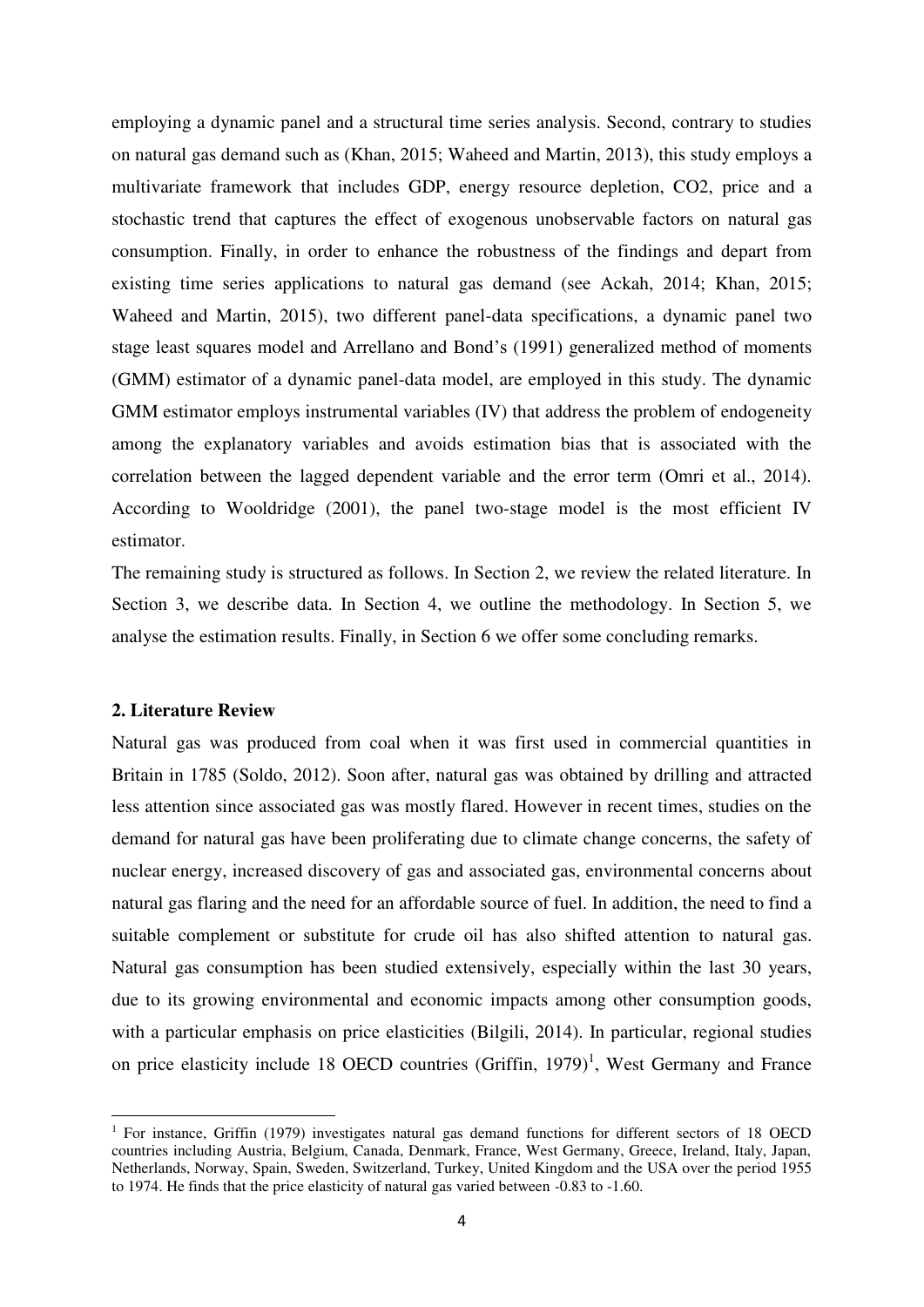(Estrada and Fugleberg, 1989)<sup>2</sup>, Kuwait (Eltony, 1996)<sup>3</sup>, 12 European countries (Nilsen et al.,  $2005$ <sup>4</sup>, and a broader sample of European and OECD countries (Dilaver et al.,  $2014$ <sup>5</sup>, and Bangladesh (Wadud et al.,  $2011$ <sup>6</sup>. Table 1 illustrates key characteristics of the existing body of research.

A growing body of literature investigates the relation between natural gas consumption and economic growth, with a particular emphasis on Bangladesh (Das et al.,  $2013$ )<sup>7</sup>, Pakistan (Shabbaz et al.,  $2013)^8$ , and a panel of eight OECD countries (Bigli,  $2014)^9$ . By contrast studies on natural gas demand in Africa are virtually non-existent. The total production of natural gas in sub-Saharan Africa in 2011 was estimated to be 1,690 billion cubic feet (Bcf). Nigeria contributed (66%) of the total gas produced, Equatorial Guinea (14%), Mozambique (8%), Ivory Coast (3%) and South Africa (3%) (EIA, 2013). In contrast, the two largest natural gas producers in the world, the USA and Russia, produced 22,902 Bcf and 21,436 Bcf respectively, and the world total production was 116,230 Bcf (BP, 2013).

<u>.</u>

<sup>&</sup>lt;sup>2</sup> Estrada and Fugleberg (1989) study the price responsiveness of natural gas demand for West Germany and France and found estimated price elasticities varying between -0.75 and -0.82 for West Germany and from -0.61 to -0.76 for France.

<sup>&</sup>lt;sup>3</sup> Eltony (1996) models the demand for natural gas in Kuwait and finds that natural gas demand is inelastic to

price and income in both the short and long run.<br><sup>4</sup> Nilsen et al. (2005) examine natural gas demand per capita in 12 European countries including Austria, Belgium, Denmark, Finland, France, Germany, Ireland, Italy, Netherlands, Spain, Switzerland and UK over the period 1978-2002. Their results suggest that the short run and long run price elasticities vary between 0 to -0.3 and 0 to -0.6 respectively, whereas the short and long run income elasticities range from 0.3 to 0.7 and 1.9 to 2.2 correspondingly.

<sup>&</sup>lt;sup>5</sup> Dilaver et al. (2014) investigate the impact of income, real natural gas prices and the underlying energy demand trend (UEDT) on OECD-Europe natural gas consumption by applying the structural time series technique to annual data over the period 1978 to 2009. The results suggest that income, the UEDT and natural gas prices all play a major role in driving OECD-Europe natural gas consumption. The estimated long run income and price elasticities are 1.16 and -0.17 respectively.

<sup>&</sup>lt;sup>6</sup> Wadud et al. (2011) use the partial adjustment model to natural gas demand in Bangladesh and find a long run income elasticity of 1.5.

 $<sup>7</sup>$  Das et al. (2013) apply the Vector Error Correction Model (VECM) to natural gas demand in Bangladesh and</sup> find that there is a unidirectional relation from economic growth to natural gas consumption.

<sup>&</sup>lt;sup>8</sup> Shabbaz et al. (2013) examine the relationship between natural gas consumption and economic growth in a multivariate framework that includes capital, labour, and exports. The ARDL bounds testing approach and the findings indicate that natural gas consumption leads to growth in Pakistan.

<sup>&</sup>lt;sup>9</sup> Bigli (2014) applies the panel data for eight Organization for Economic Cooperation and Development (OECD) countries to seek responses of per capita natural gas consumption to per capita income and natural gas price from 1979 to 2006.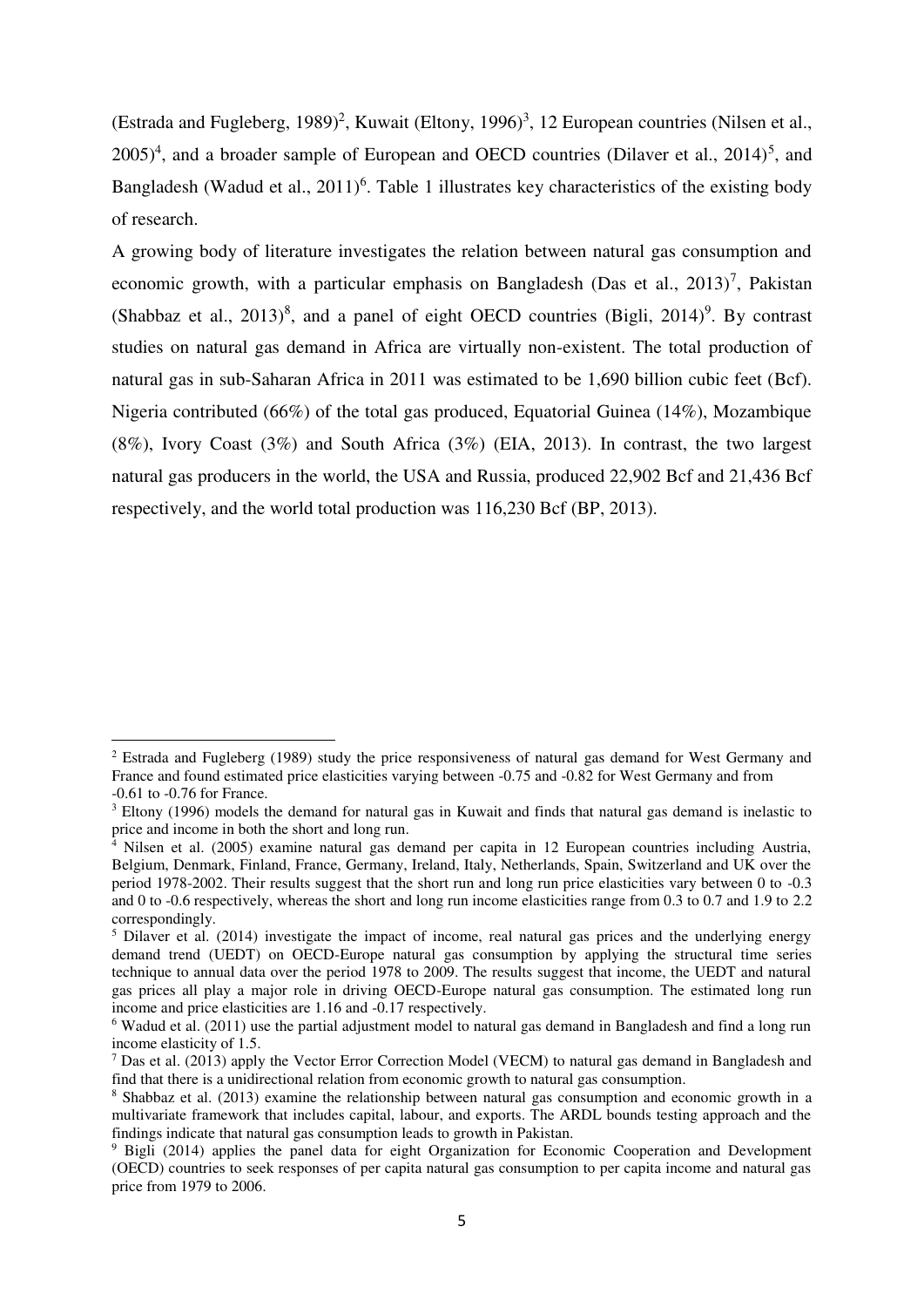

### FIGURE 1. NATURAL GAS PRODUCTION IN BILLION CUBIC METERS IN AFRICA FROM 1971 TO 2012

Figure 1 shows Africa produced 4.5 billion cubic metres of natural gas in 1971. This increased to 204 billion cubic tonnes in 2012. The major natural gas suppliers in Africa over this period are Algeria, Angola, Cameroon, Congo, Cote d'Ivoire, Egypt, Equatorial Guinea, Gabon, Libya, Mozambique, Morocco, Nigeria, South Africa, and Tunisia. On the supply side, new natural gas field discoveries such as in Mozambique, technological improvements like hydraulic fracturing, LNG technologies, and new uses of gas in Africa such as for power generation and construction of pipelines to aid transportation have increased production. The demand emanates from (i) the industrial sector that uses natural gas for power generation and (ii) households that use natural gas for cooking and heating. The growing use of natural gas can be seen as a perfect substitute for charcoal. Household income and natural gas subsidies are thought to be the major drivers of demand for natural gas.

It is estimated that gas consumption in Africa has been growing at 6% per annum since 2000 and reached 210 bcm in 2011 (BP, 2012). In terms of consumption, Egypt and Algeria account for more than 70% of total gas consumption in Africa for 2011 (IEA, 2013).

Ackah (2014) investigates the effect of economic (price, income, household final expenditure, industrial output) and non-economic factors (the underlying energy demand trend) on natural gas demand in Ghana at the aggregate and disaggregated levels. To capture the effects of the exogenous non-economic factors, a structural time series model is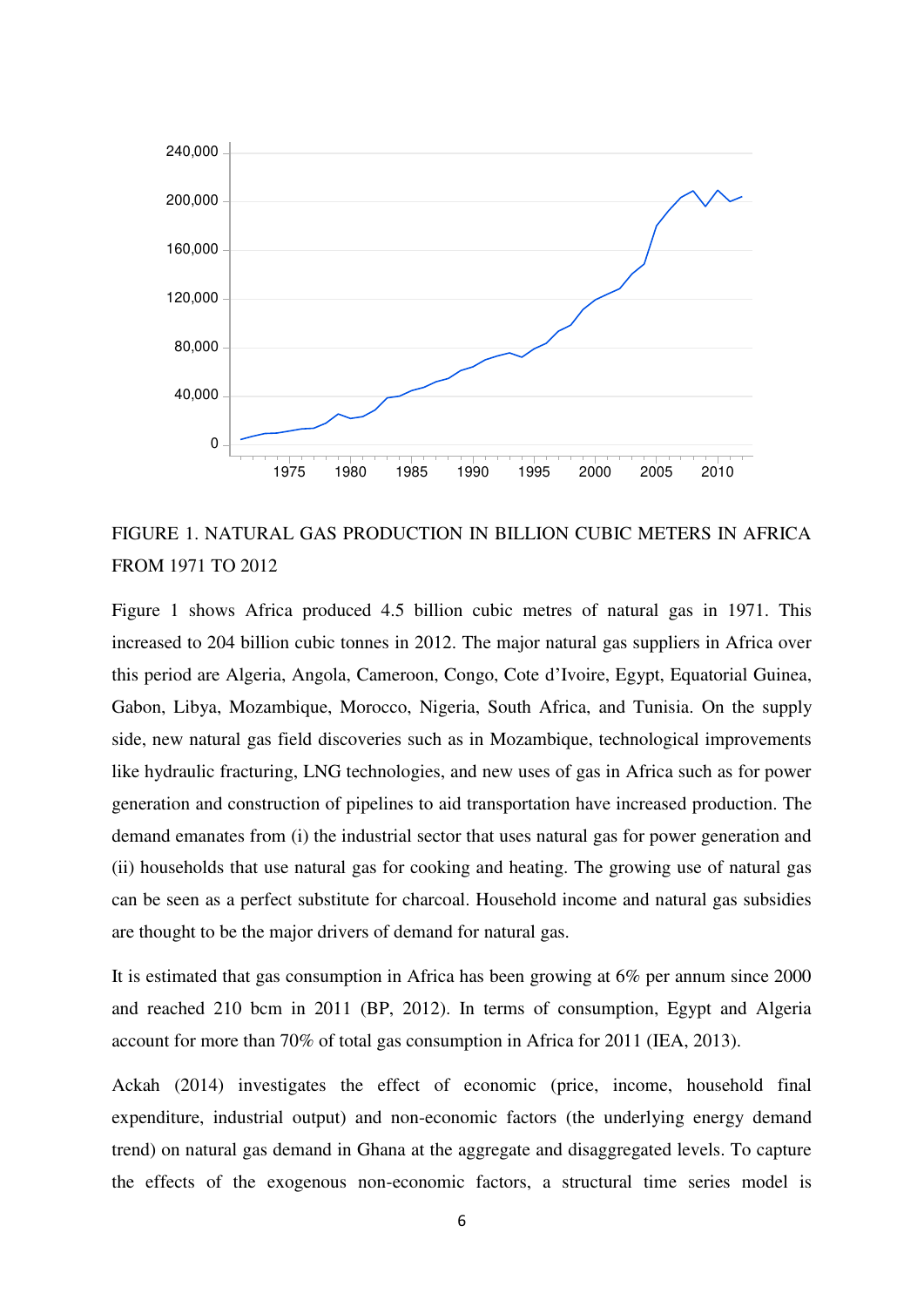employed. The findings suggest that both economic and non-economic factors influence natural gas demand. It further reveals that different sectors respond differently to these factors. The study recommends that policies such as natural gas price subsidies should be customized for different sectors to obtain policy objectives.

Over the past 20 years, different econometric techniques such as the modified logit model (Mackay and Probert, 1995), the dynamic log-linear model (Nilsen et al., 2005), the bottom up approach (Honore, 2006), the autoregressive distributed lag model (Bernstein and Madlener, 2011), and the structural time series model (Dilaver et al., 2014) have been applied to energy demand studies.

| <b>Author</b>        | <b>Method</b>   | Country      | <b>Period</b> | <b>Findings</b>    |
|----------------------|-----------------|--------------|---------------|--------------------|
| Liu (1983)           | <b>OLS</b>      | <b>USA</b>   | 1960-1978     | Price $= -0.49$ ,  |
|                      |                 |              |               | Income = $0.55$ ,  |
| <b>Estrada and</b>   | Translog        | West Germany |               | Price $= -0.75$ to |
| <b>Fugleberg</b>     | functions       | and France   |               | $-0.82$ (West      |
| (1989)               |                 |              |               | Germany),          |
|                      |                 |              |               | $-0.61$ to $-0.76$ |
|                      |                 |              |               | (France)           |
| <b>Eltony</b> (1996) | PAM, ECM        | Kuwait       | 1975-1993     | Price $= -0.34$    |
|                      |                 |              |               | Income = $0.82$    |
| <b>Sunak and</b>     | <b>ARDL</b>     | OECD-Europe  | 1980-2008     | Price $= -0.51$    |
| <b>Madlener</b>      |                 |              |               |                    |
| (2011)               |                 |              |               |                    |
| Wadud et al.         | Log-linear      | Bangladesh   | 1981-2008     | Price ---          |
| (2011)               | Cobb Douglas    |              |               |                    |
|                      | model           |              |               | Income $= 1.5$     |
| <b>Ackah (2014)</b>  | Structural time | Ghana        | 1989-2009     | Price $= -1.81$    |
|                      | series model    |              |               | Income $= 1.95$    |
| Dilaver et al.       | Structural time | OECD-Europe  | 1978-2011     | Price $= -0.16$    |
| (2014)               | series model    |              |               | Income $= 1.19$    |

#### TABLE 1. SUMMARY OF NATURAL GAS STUDIES

Three categories of determinants of natural gas demand can be identified. The first category of determinants comprises economic factors such as the price of the type of energy, the prices of substitutes and complements, and income. The second category comprises demographic and consumer characteristics such as population, the frequency and intensity of use, and consumer choice of energy using appliances. The third category accommodates environmental and technological factors such as average weather conditions, the efficiency of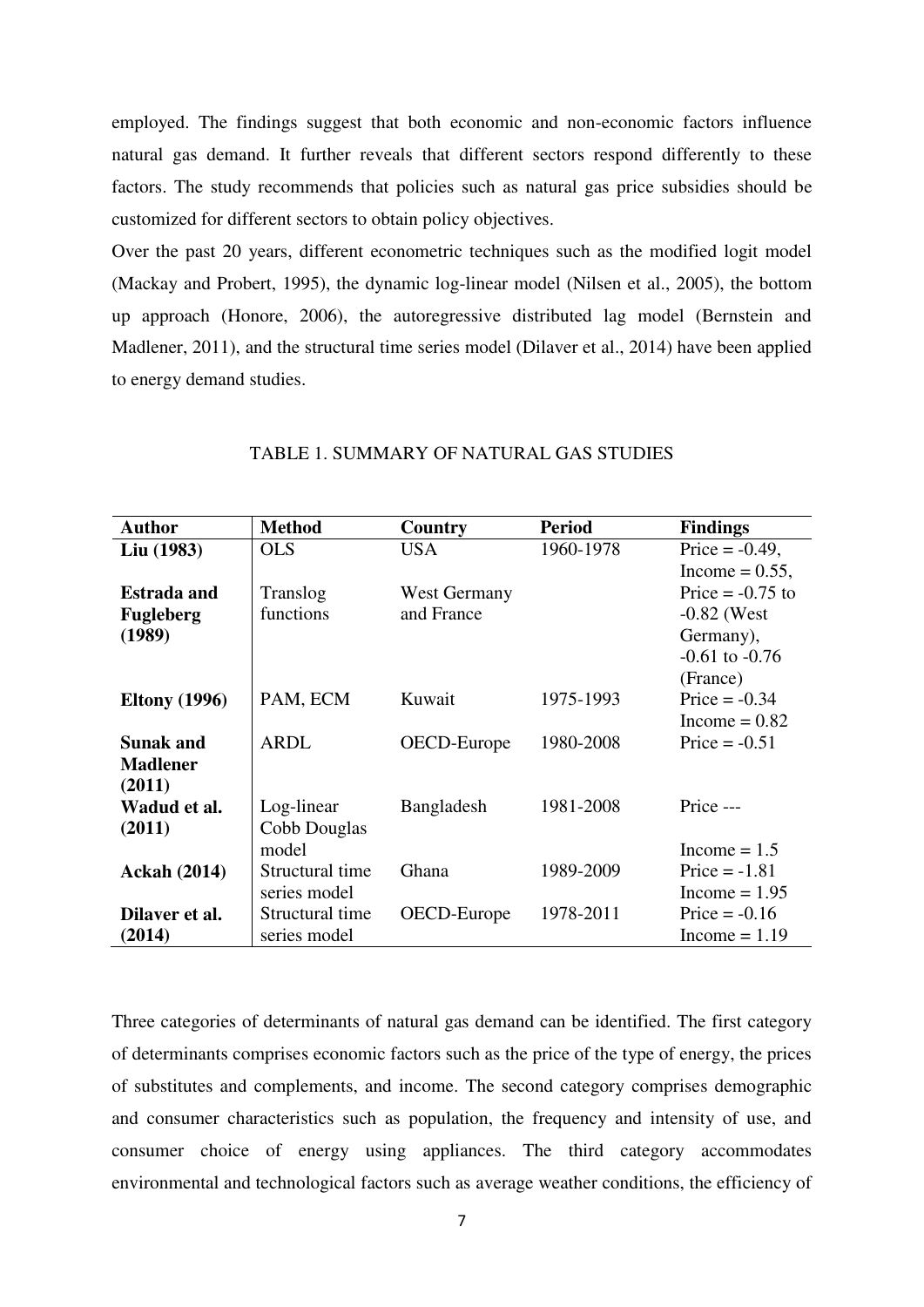the energy using appliances, productivity of the appliances, environmental laws and regulations.

#### **3. Data**

The study seeks to identify the determinants of natural gas demand in oil producing African countries. To this end, we build upon Balestra and Nerlove (1966), Estrada and Fugleberg (1989) and Erdogdu (2010), who estimate the effect of price and income on natural gas demand. More specifically, we use a panel-data model that combines a time dimension and a cross section of countries. The time dimension consists of annual data and spans from 1971 to 2012.

The use of income as a key explanatory variable is motivated by Cleveland et al. (2000) and Ayres et al. (2007). The role of price as a driver of demand for natural gas has received considerable attention (Gately and Huntington, 2002, Wadud et al., 2010). The specific countries selected and the timeframe are dictated by data availability. These countries are Algeria, Angola, Egypt, Nigeria and Tunisia which together consume more than 90% of natural gas in Africa (EIA, 2013).These five countries have been selected because they constitute the major consumers of Natural Gas among oil producing countries in Africa.

Natural gas is principally used for power generation, for fertilizer manufacturing, as a transport fuel, and in households for cooking. The IEA (2011) forecasts that the share of natural gas in global energy mix will rise from 21% in 2010 to 25% in 2035. This rise is principally driven by increased use of natural gas in transportation, low growth in nuclear energy and discovery of conventional and unconventional (shale) gas. In Africa, a series of major natural gas infrastructure projects have been carried out that have led to higher demand for natural gas. Notable among them are the West African Gas Pipeline that stretches from Nigeria through Benin and Togo to Ghana and huge gas discoveries in Mozambique, Nigeria, Angola and Tanzania. In terms of natural gas reserves, the African Development Bank estimates that Algeria, Egypt, Libya and Nigeria possess about 91% of Africa's gas reserves. An Ernst and Young 2012 report describes natural gas as a 'prime mover' for broader economic development in Africa. According to the BP Statistical Review (2012), natural gas consumption in Africa has been growing at an annual rate of 6% since 2010. BP (2012) estimates that Egypt and Algeria accounted for 70% of Africa's total gas consumption in 2011.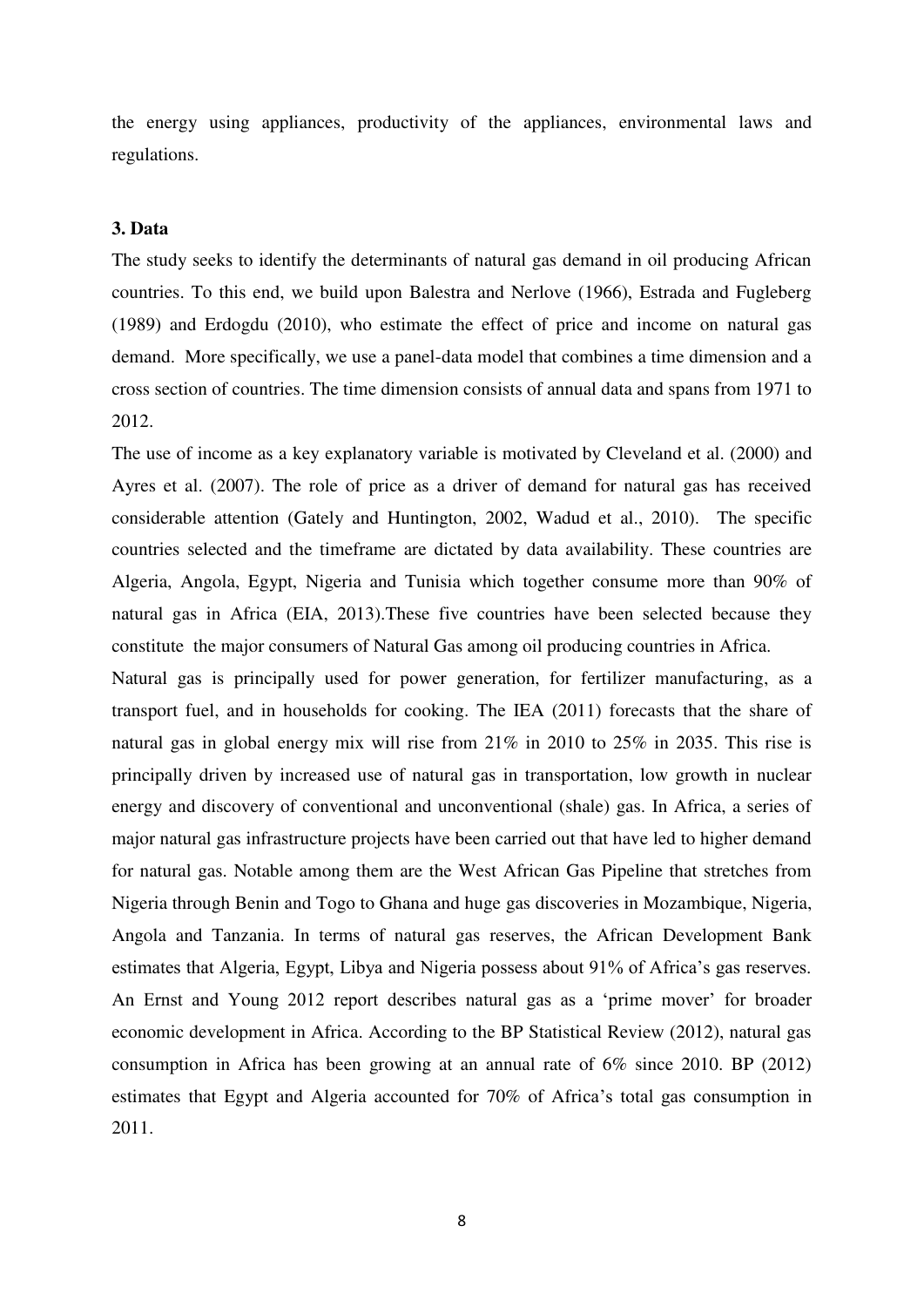Data on GDP in current US dollars, our proxy for income, are obtained from the World Bank development indicators. Obtaining data on natural gas prices from reliable sources in the various countries is a daunting task. Therefore, following Mahadevan and Asafu-Adjaye (2007), consumer price index (CPI) of the base year 2000 is used as a proxy for natural gas prices. The choice of CPI as a proxy for the energy price variable was informed by two reasons. First, there is unavailability of consistent data on energy prices on the countries under consideration. Second, studies, such as Mahadevan and Asafu-Adjaye (2007) and Tang et al. (2013) used CPI as a proxy for energy price when they carried out similar studies on Africa. Annual data on natural gas consumption in kilogramme of oil equivalent is obtained from the International Energy Agency. Table 2 shows the descriptive statistics of the data. Five countries are used in this study. These are Algeria, Angola, Egypt, Nigeria, and Tunisia.



FIGURE 2. NATURAL GAS CONSUMPTION TREND 1980 – 2012

Figure 2 shows natural gas demand trend and energy related carbon emissions. Apart from Angola, the trend shows that as natural gas consumption increases energy related carbon emissions increase. Angola has been able to reduce carbon emissions through a UN sponsored REDD+ (Reducing Emissions from Deforestation and Forest Degradation) programme that helps to avoid deforestation, increased renewable energy consumption,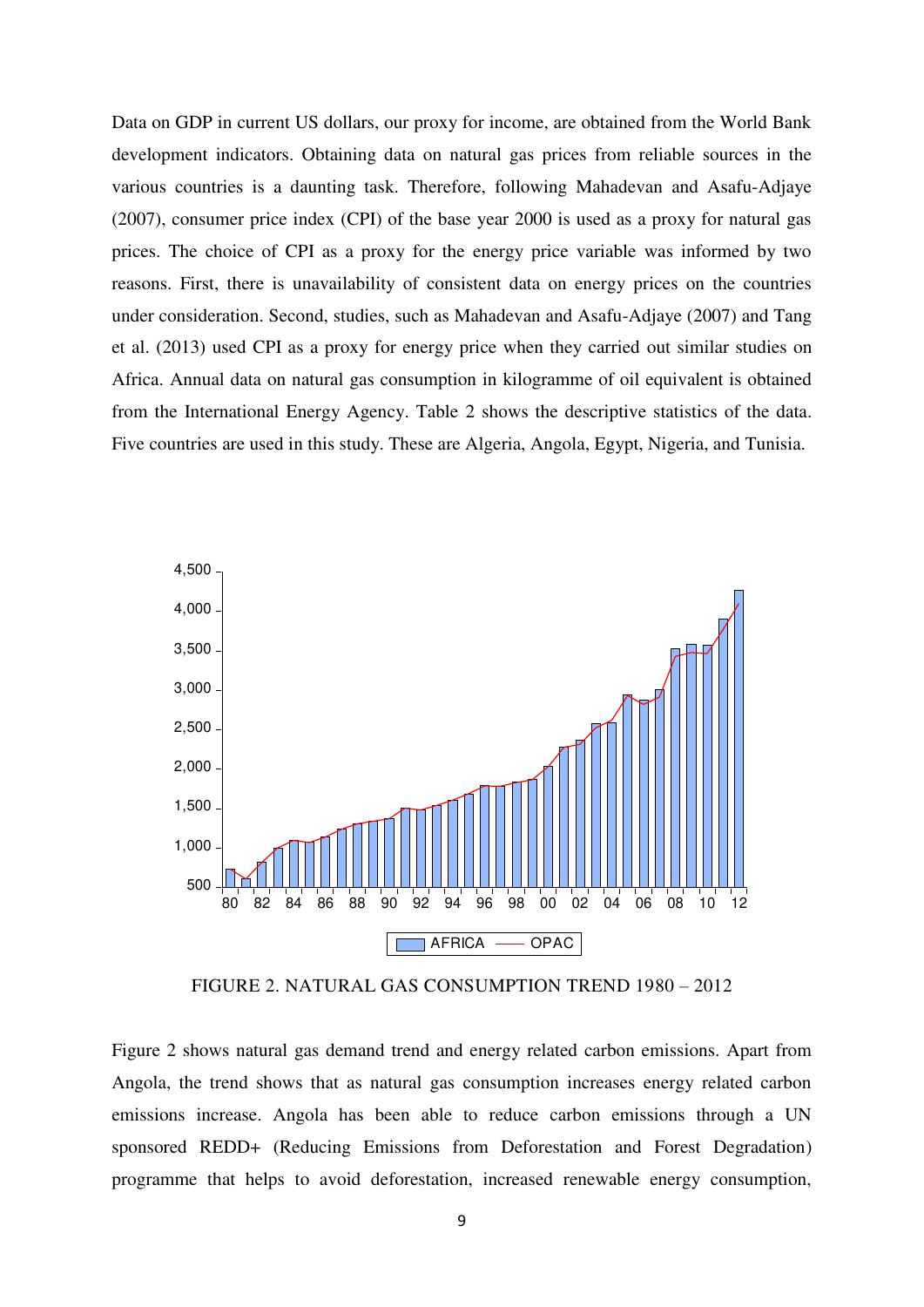distribution of compact fluorescent lamps (CFLs) and efficient stoves and reduction in natural gas flaring (Lutken et al., 2013).



FIGURE 3: TREND IN NATURAL GAS CONSUMPTION IN THE 5 SELECTED OIL PRODUCING AFRICAN COUNTRIES

GDP in current US dollars serves as a proxy for cumulative economic growth. Consumer price index (CPI) proxies for accumulated changes in energy prices. Both GDP and CPI are obtained from the World Bank Development indicators. Our sample includes Algeria, Angola, Egypt, Nigeria and Tunisia.

| <b>Statistic</b> | G        | P        | Y            | ED           | CO <sub>2</sub> |
|------------------|----------|----------|--------------|--------------|-----------------|
| Mean             | 2076.431 | 52.51237 | $5.26E+10$   | $8.39E + 09$ | 15.60770        |
| Median           | 807.5000 | 41.16544 | $3.59E+10$   | $4.66E + 09$ | 9.690000        |
| Maximum          | 13351.00 | 211.3093 | $4.14E + 11$ | $4.98E+10$   | 86.73000        |
| Minimum          | 0.000000 | 4.14E-08 | $4.06E + 09$ | 82648876     | 0.280000        |
| Std. Dev.        | 2889.033 | 50.63241 | $5.86E+10$   | $1.05E+10$   | 17.24766        |
| <b>Skewness</b>  | 2.091713 | 0.769637 | 3.035148     | 2.019803     | 1.965628        |
| <b>Kurtosis</b>  | 6.879640 | 2.797838 | 15.44202     | 6.620334     | 7.009050        |
| Jarque-Bera      | 236.0068 | 17.47421 | 1389.479     | 213.3329     | 228.5727        |
| Prob             | 0.000000 | 0.000161 | 0.000000     | 0.000000     | 0.000000        |

#### TABLE 2. DESCRIPTIVE STATISTICS

Notes: This table summarizes descriptive statistics (sample mean, median, maximum, minimum, standard deviation, skewness, kurtosis, the Jarque-Bera test statistic, and the p-value associated to the Jarque-Bera test statistic) of natural gas consumption (G, in kg of oil equivalent per capita), the price level (P, consumer price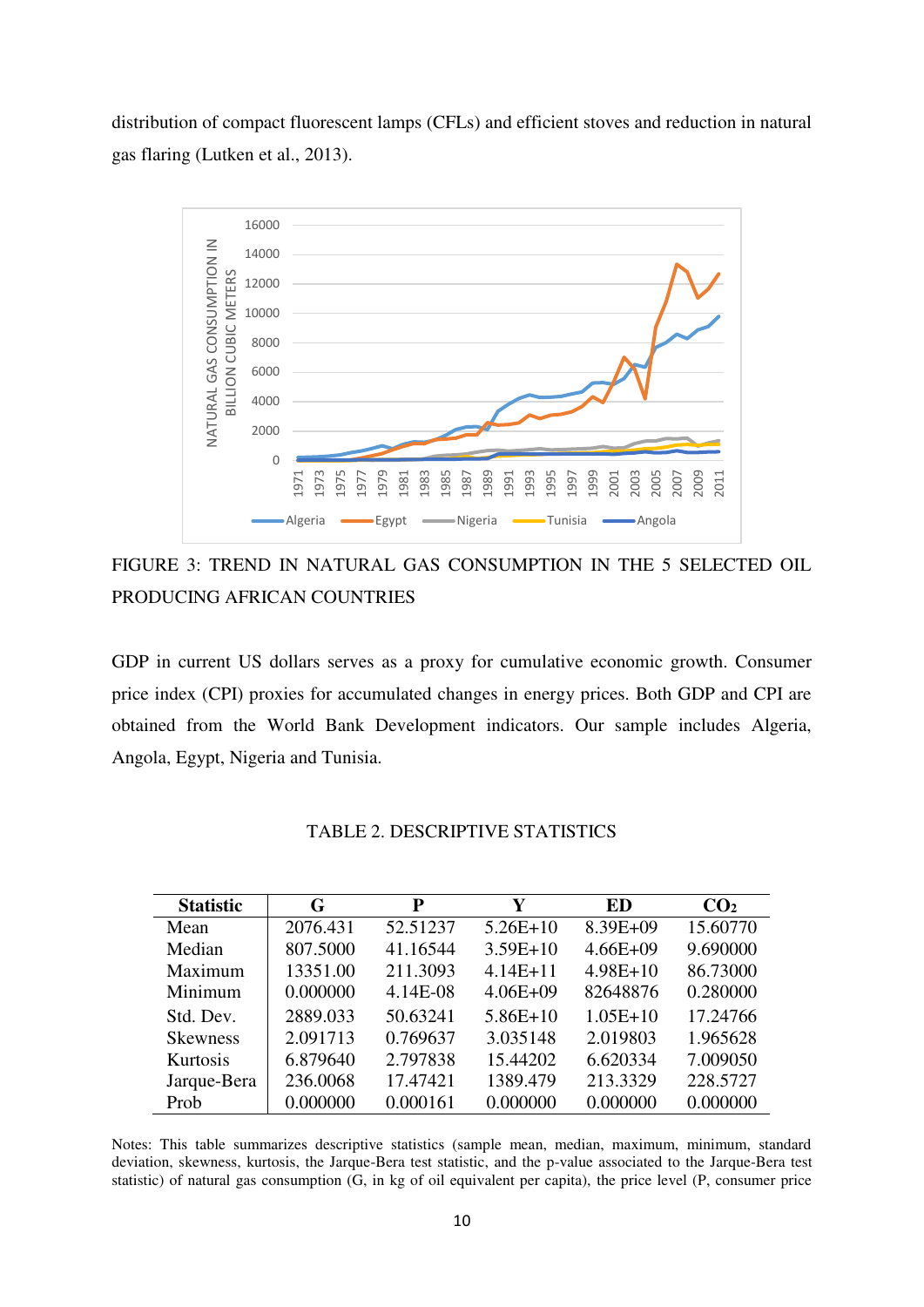index), gross domestic product (Y, in real 2005 US dollars per capita), ED for natural resource depletion and CO2 emissions (in tonnes per capita) and. The sample period runs from 1971 to 2012 for five countries (Algeria, Angola, Egypt, Nigeria, and Tunisia).

Over the sample period and across countries, the mean of GDP is 52.6 billion of US Dollars according to Table 2. The degree of variability is also witnessed by the standard deviation. The data for this variable are positively skewed and leptokurtic with the value of the skewness at 3.04 and the value of kurtosis at 15.44. The positive value of the kurtosis suggests that the positive deviation across the countries is more dispersed than the negative deviations. The latter suggests that the distribution of real GDP across countries and over time features heavy tails, whereas the former suggests that positive deviations from the mean tend to be more dispersed than negative deviations.

Energy depletion averages 8.39 billion of current US Dollars across countries and over time. Energy depletion varies over time ranging from USD 0.083 billion to USD 49.8 billion. The data are positively skewed with a skewness value of 2.02 and a kurtosis value of 6.62 which result in the rejection of the null of non-normality. CO2 emissions have an estimated mean of 15.61 metric tonnes per capita. Again, we observe negative skewness. The price level averages 52.51 across countries and over time. Finally, natural gas demand averages 2.076 million cubic metres. The positive value of skewness (2.09) and kurtosis (6.880) provide evidence of non-normality in the data.

|                 | Œ    |      | ED   |      | CO2  |
|-----------------|------|------|------|------|------|
| G               | 00.1 |      |      |      |      |
| v               | 0.61 | 1.00 |      |      |      |
| ED              | 0.44 | 0.77 | 1.00 |      |      |
| P               | 0.42 | 0.52 | 0.19 | 1.00 |      |
| CO <sub>2</sub> | 0.69 | 0.73 | 0.39 | 0.61 | 1.00 |

TABLE 3. COEFFICIENTS OF CORRELATION

Notes: This table summarizes the Pearson coefficients of natural gas consumption (G), energy price (P), gross domestic product (Y), energy resource depletion (ED) and energy related carbon emissions (CO2) for Algeria, Angola, Egypt, Nigeria and Tunisia from 1971 to 2012.

Table 3 summarizes the Pearson coefficients among natural gas consumption, GDP, energy resource depletion, price and carbon emissions. The sample period runs from 1971 to 2012 for five countries (Algeria, Angola, Egypt, Nigeria and Tunisia). The result indicates that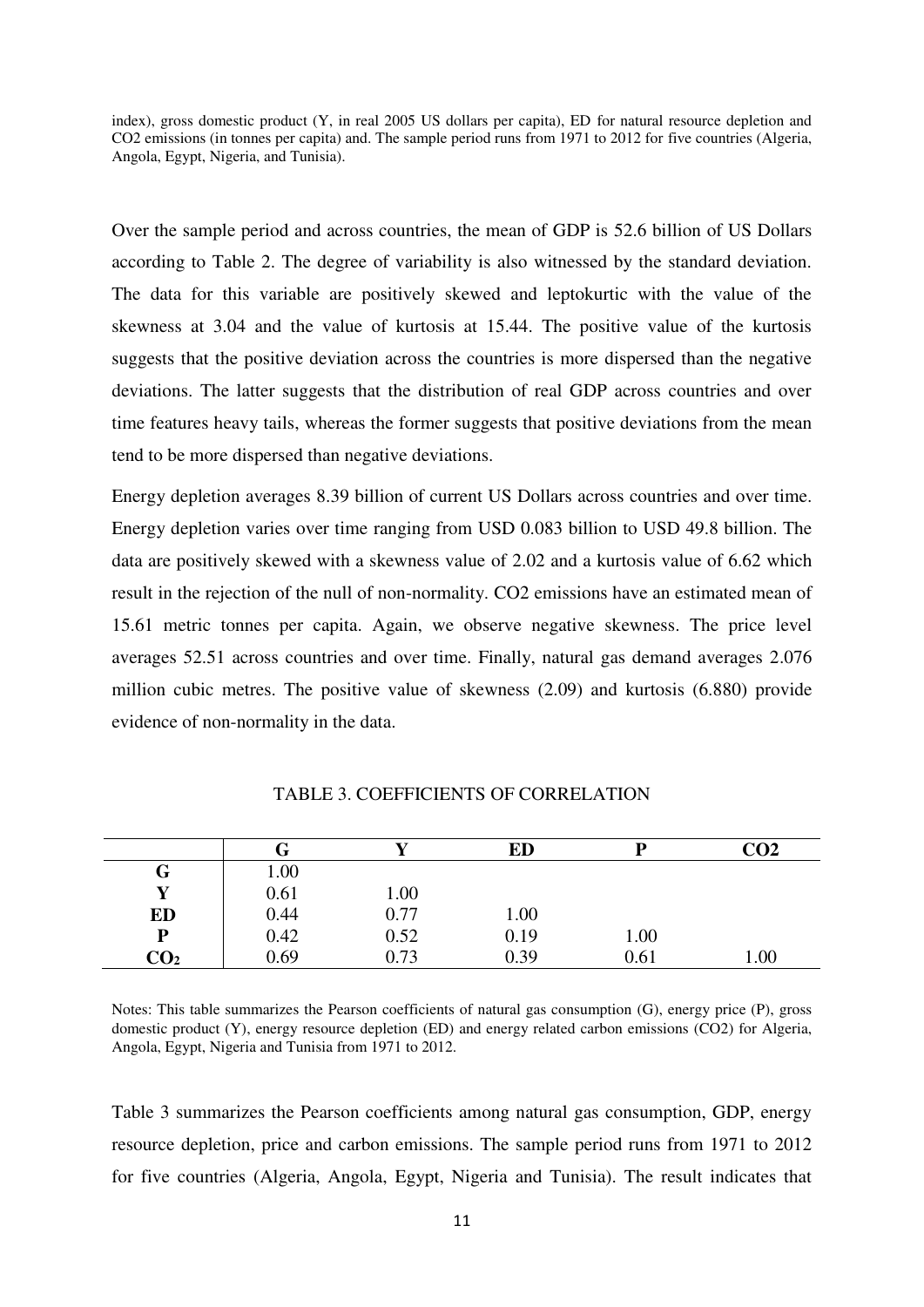natural gas consumption is positively correlated with all the explanatory variables included in this study. With respect to correlation among the explanatory variables, the highest correlation was found between Gross Domestic Product and energy resource depletion (0.77) which is positive followed by a positive correlation between GDP and  $CO<sub>2</sub>$  emissions (0.73). Energy price was also found to be positively correlated with  $CO<sub>2</sub>$  emissions (0.61) as well as positively correlated with GDP (0.52). Also, energy resource depletion was found to have a weak positive correlation with energy price  $(0.19)$  and  $CO<sub>2</sub>$  emissions  $(0.39)$ . It must however be cautioned that correlation only indicates the direction and magnitude of relationship among the variables but does not imply causality.

#### **4. The Model**

The demand for natural gas depends on many factors such as price of natural gas, income and environmental factors (Wadud et al., 2011). Functional forms like linear, log-linear and translog can be used to mathematically express the relations between natural gas demand and the predictors. According to Kaboudan and Liu (2004), log-linear models represent the nonlinear nature of the variables better. In addition, the log-linear functions directly provide the elasticities of demand with respect to the predictors.

According to Bruno (2005) the usual panel fixed and random models are inconsistent when the time span of the study is small. In such cases, Anderson and Hsiao (1982) recommend that instrumental variables, or the Arrellano Bond estimator through the generalized method of moments is preferred. This study seeks to investigate the predictors of natural gas demand in oil producing African countries. Natural gas demand is modelled as a function of an array of explanatory variables and a random disturbance:

$$
G_{i,t} = F\left(P_{i,t}, Y_{i,t}, ED_{i,t}, CO2_{i,t}, u_{i,t}\right) \tag{1}
$$

where  $i = 1, ..., N$  sub-indexes coun, tries and  $t = 1, ..., T$  index time periods. Equation (1) relates natural demand  $(G_{i,t})$ , energy price  $(P_{i,t})$ , gross domestic product  $(Y_{i,t})$ , energy depletion  $(ED_{i,t})$ , energy-related carbon emissions  $(CO_{i,t})$  and the stochastic disturbance  $(u_{i,t})$ . Energy consumption and GDP are shown to be positively related in the energy economics literature (see also Cleveland, 2000, Ayres et al., 2007, among others). In addition, the inverse relation between price and energy demand has received considerable attention in the literature (Gately and Huntington, 2002, Graham and Glaister, 2002, Wadud et al., 2011).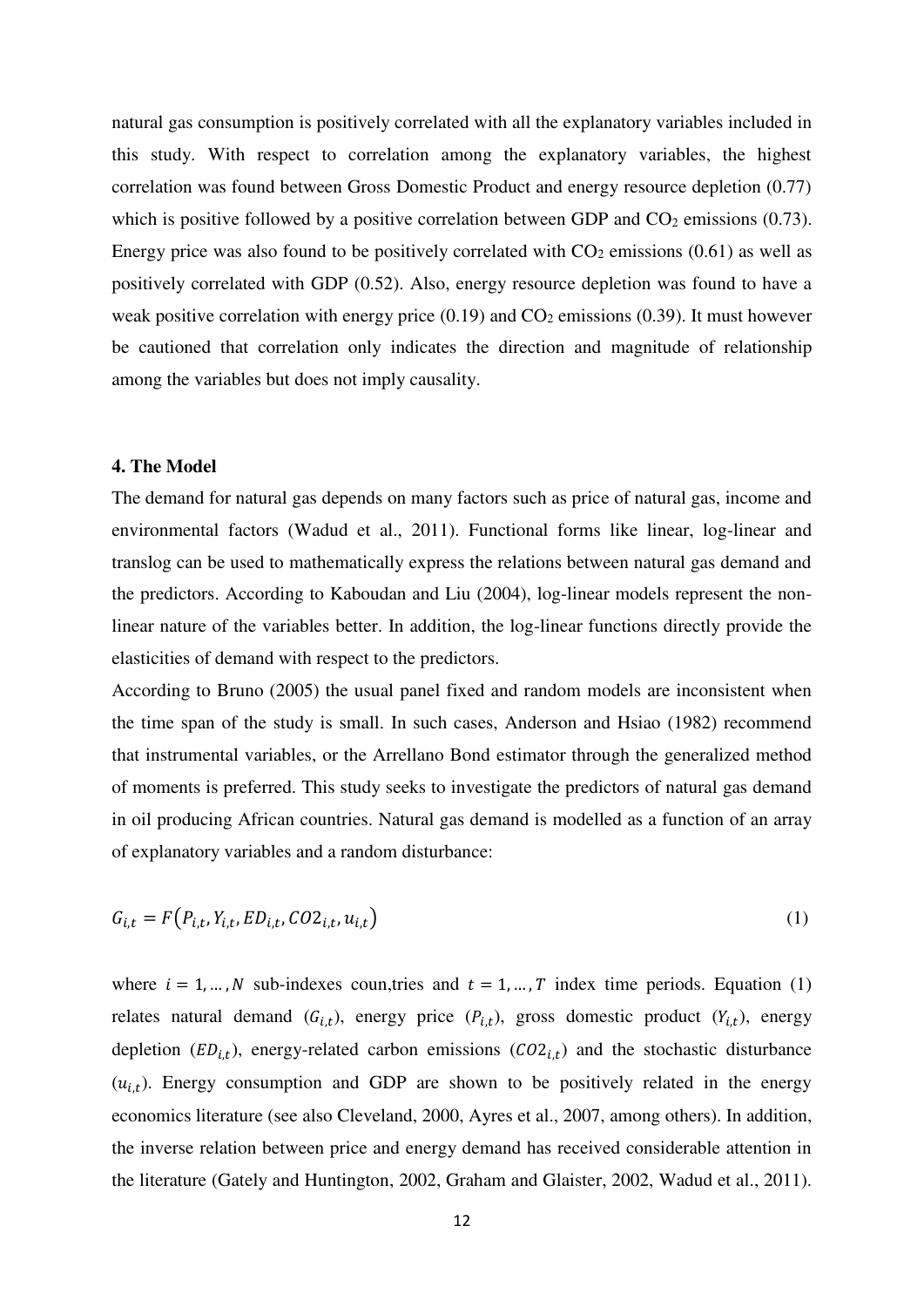According to Ibrahim and Hurst (1990), due to lack of information, energy demand studies in developing countries often use only price and income as predictors. In this study, we additionally consider energy related carbon emissions (CO2) and energy resource depletion are added as predictors. Indeed, all fossil fuels including natural gas emit CO2 (Marland, 2008). Further, since natural gas is non-renewable, it is presumed that energy resource depletion can influence gas consumption. We assume that the relation between natural gas demand and its potential determinants takes on a parsimonious linear form as follows:

$$
G_{i,t} = \beta_0 + \beta_G G_{i,t-1} + \beta_Y Y_{i,t} + \beta_P P_{i,t} + \beta_{ED} ED_{i,t} + \beta_{CO2} CO2_{i,t} + u_{i,t}
$$
 (2)

According to Suganthi and Samuel (2012), the use of panel methods in energy demand is limited. In this study, the dynamic panel GMM and the dynamic panel TSLS with instrumental variables are employed to estimate the determinants of natural gas demand. Omri (2014) posits that the inclusion of instrumental variables helps to overcome the endogeneity problem. Following the study of Omri (2014) this study employed the lag values of the dependent and independent variables were used as instruments. It also avoids estimation bias that is associated with the correlation between the lagged dependent variable. Equation (2) is estimated with panel GMM and panel TSLS.

However, we recognize that energy does not produce output by itself but works through capital stocks and other mediums to produce a given output, the efficiency of the capital stock influences the amount of energy use in the production process. In addition to the efficiency of the capital stock, price and income change, 'taste' has also been found to influence energy consumption. According to Hunt et al., (2003), the addition of technological progress, efficiency of the capital stock and 'taste' is referred to as the Underlying Energy Demand Trend (UEDT). This study applies an automatic variable selection procedure to identify the predictors of natural gas demand for each country and ascertain the underlying energy demand trend.

Hendry and Krolzig (2005) suggest that model selection is a vital step in empirical research especially where (i) a prior does not predefine a complete and correct generally accepted specification and (ii) there is room for exploratory modelling. Since a large set of factors can potentially influence the demand for natural gas, it is prudent to have an econometric procedure that automatically selects the significant factors based on some predefined criteria. For Africa, Bhattacharya and Timilsina (2009) suggest that due to factors such as the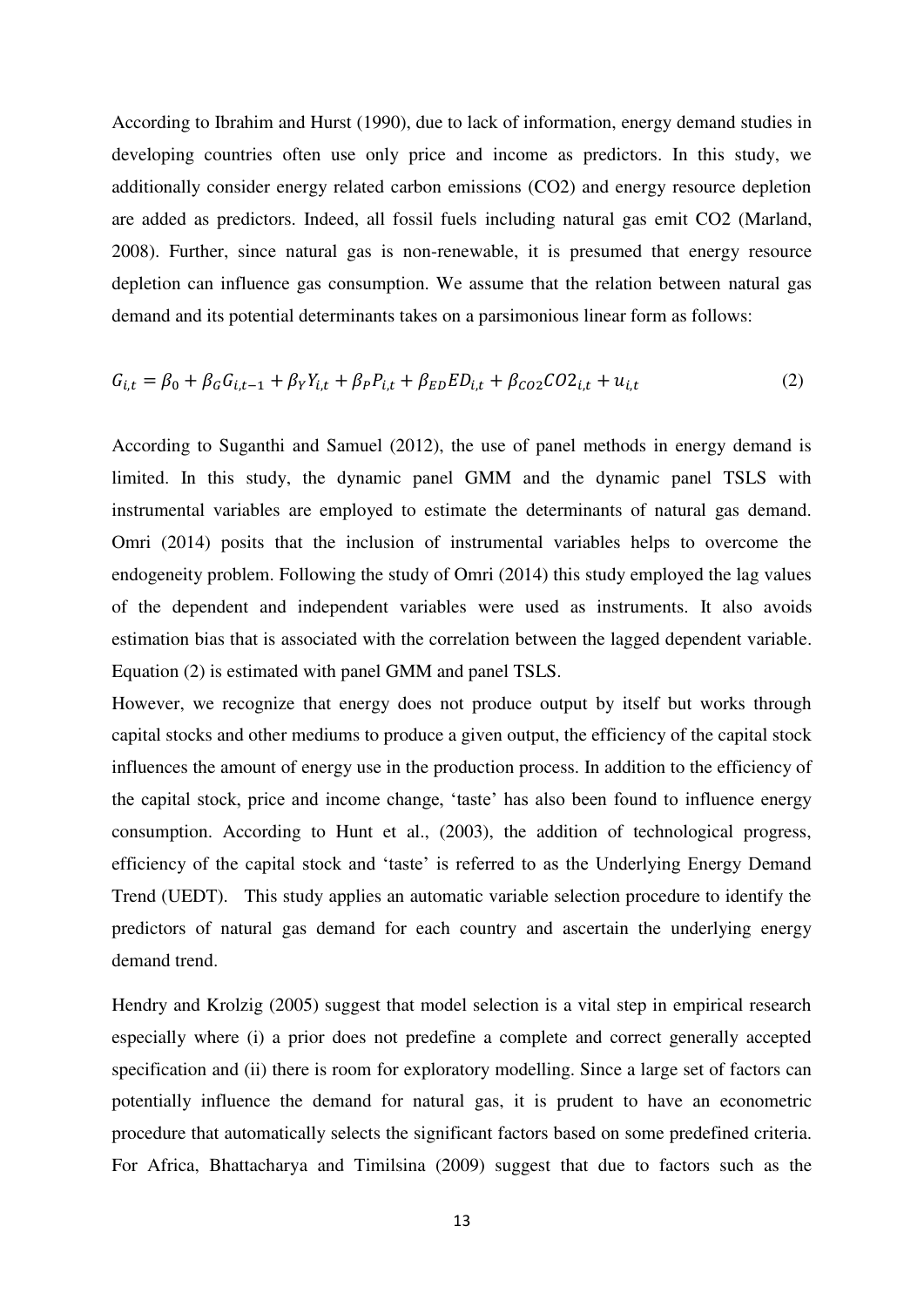transition from traditional sources of energy to modern commercial ones and the economic structure, the energy demand functional form may depart from the ones that specify energy demand as a function of energy price and income. The automatic variable selection proceeds in a general-to-specific fashion. It works by first specifying a general model based on previous findings, geographic and demographic characteristics, technological and economic trends. Misspecification tests, lag structures, significance levels and the desired information criteria are then set. Such procedure allows valid inference from the selected specification (Hendry and Krolzig, 2005). All insignificant variables are eliminated.

In order to examine the determinants of natural gas demand for specific countries, a general unrestricted model (GUM) consisting of all predictors is specified. *Autometrics* then uses a tree-search to remove insignificant variables to select the final model (Pellini, 2014). We begin by specifying a GUM error correction model featuring impulse indicator and step dummies.

$$
\beta_G(L)G_{i,t} = \beta_0 + \beta_1 t + \beta_P(L)P_{i,t} + \beta_Y(L)Y_{i,t} + \beta_{ED}(L)ED_{i,t} + \beta_{CO2}(L)CO2_{i,t} + \sum_{j=1}^J (\beta_j I_{j,t} + \delta_j S_{j,t}) + u_{i,t}
$$
 (3)

Where *i* indexes country, *t* indexes time,  $I_{j,t}$  is the impulse indicator dummy and  $S_{j,t}$  is a step dummy. For all dummies,  $j$  is the indicator index. For instance,  $I_{2004,t}$  means the impulse indicator dummy variable for 2004 that takes on the value 1 for 2004 and 0 prior to 2004.  $\beta(L)$  denotes a lag polynomial. In order to enhance the robustness of the model, a battery of misspecification tests are used to evaluate it. These tests include the autocorrelation test (Breusch and Godfrey, 1981) where the null hypothesis stipulates no serial correlation in the residuals. Moreover, the ARCH test (Engle, 1982) where the null stipulates no serial correlation in the squared residuals is employed. Other tests include the normality test (Bera and Jarque, 1982) which tests the normality assumption in residuals, the heteroskedasticity test (Breusch and Pagan, 1979) that tests the assumption of constant error variance, and finally, the Reset test (Ramsey, 1974) which tests for linearity in the functional form of the regression.

#### **5. Results and Discussions**

We estimate three models to ascertain the determinants of natural gas demand in oil producing African countries. These are the dynamic panel generalized method of moments,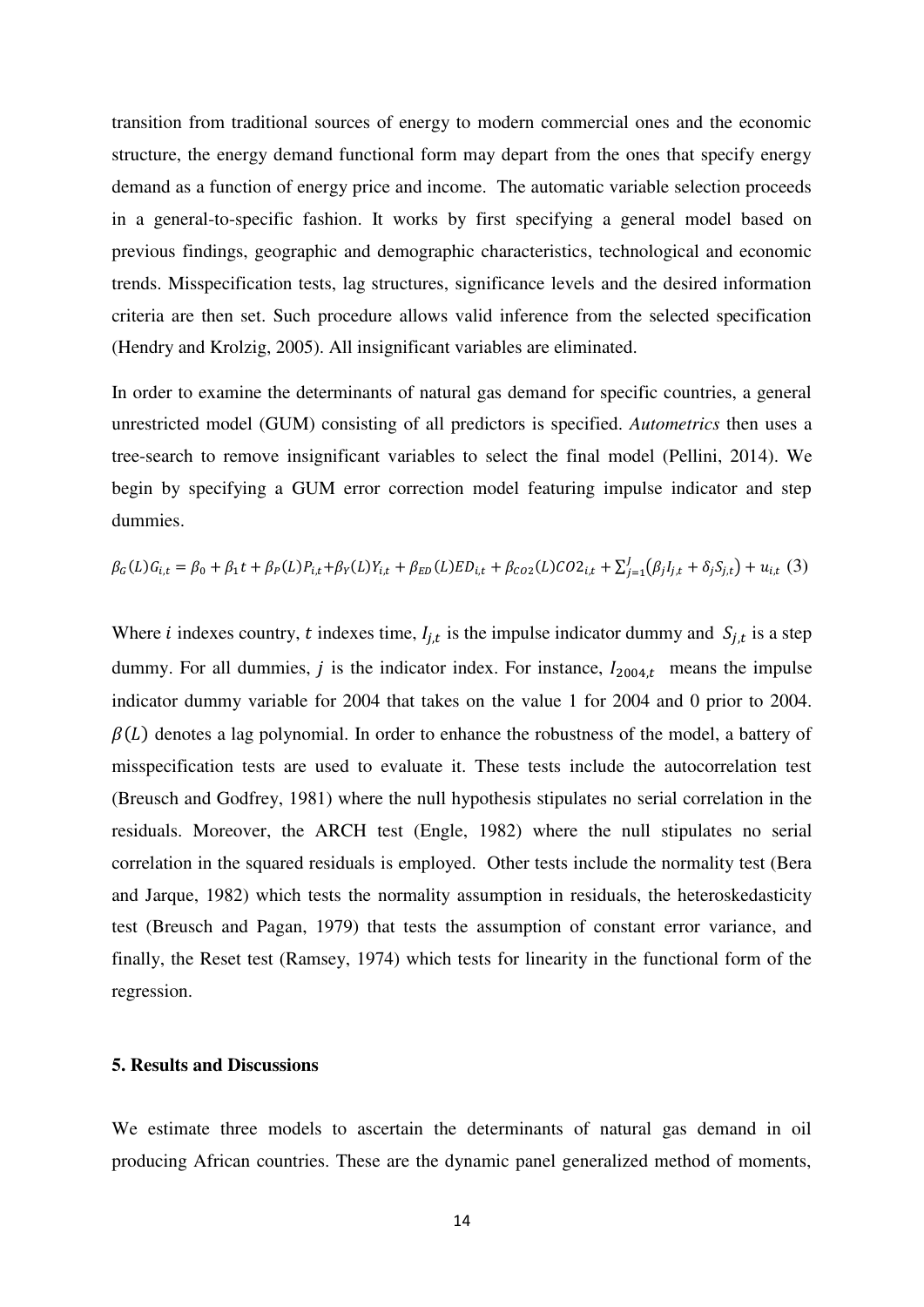the two stage least squares and general unrestricted model. Table 4 presents the results of the dynamic GMM. According to Fang et al. (2011), the use of instrumental variables in GMM addresses the endogeneity problem. In specifications (1) to (5), the predictors of natural gas demand enter the regression individually whilst specification (6) employs the full set of predictors.

#### **5.1 Results from the Dynamic Panel GMM**

| Predictor       | (1)     | (2)      | (3)     | (4)      | (5)     | (6)      |
|-----------------|---------|----------|---------|----------|---------|----------|
| $G(-1)$         | 0.917   |          |         |          |         | 0.999    |
|                 | (0.014) |          |         |          |         | (0.030)  |
| $\mathbf{P}$    |         | $-0.032$ |         |          |         | $-0.033$ |
|                 |         | (0.011)  |         |          |         | (0.017)  |
| Y               |         |          | 0.032   |          |         | 0.028    |
|                 |         |          | (0.094) |          |         | (0.013)  |
| ED              |         |          |         | $-0.441$ |         | 0.025    |
|                 |         |          |         | (0.0095) |         | (0.017)  |
| CO <sub>2</sub> |         |          |         |          | 0.167   | 0.026    |
|                 |         |          |         |          | (0.130) | (0.024)  |
| R <sub>2</sub>  |         | 0.961    | 0.957   | 0.948    | 0.941   | 0.966    |
| <b>DW</b>       |         | 0.505    | 0.42    | 0.385    | 0.302   | 1.94     |

#### TABLE 4. ESTIMATION RESULTS – DYNAMIC PANEL GMM

Note: Standard errors are reported in parentheses. The coefficient estimates highlighted in bold are significant at the significance level of 5%.

Table 4 reports the results from the panel dynamic GMM estimation. In tandem with general findings in the energy economics literature (Balestra and Nerlove 1966, Erdogdu 2010, Andersen et al., 2011), GDP has a positive and significant effect on natural gas demand. When income increases, consumers buy natural gas using appliances or increase the frequency of use of existing appliances such as natural gas cylinders leading to increased gas consumption. In addition, increased income leads to increased demand for electricity. Since natural gas is an input into electricity generation, gas consumption increases through additional power generation (Hultman et al., 2011). In both the individual and group specifications, GDP is positive and significant. Specification (3) reports that 1% increase in GDP leads to an increase of 0.032 % in natural gas consumption. This is supported by the findings of specification (6) which reports that 1% increase in GDP leads to 0.028% increase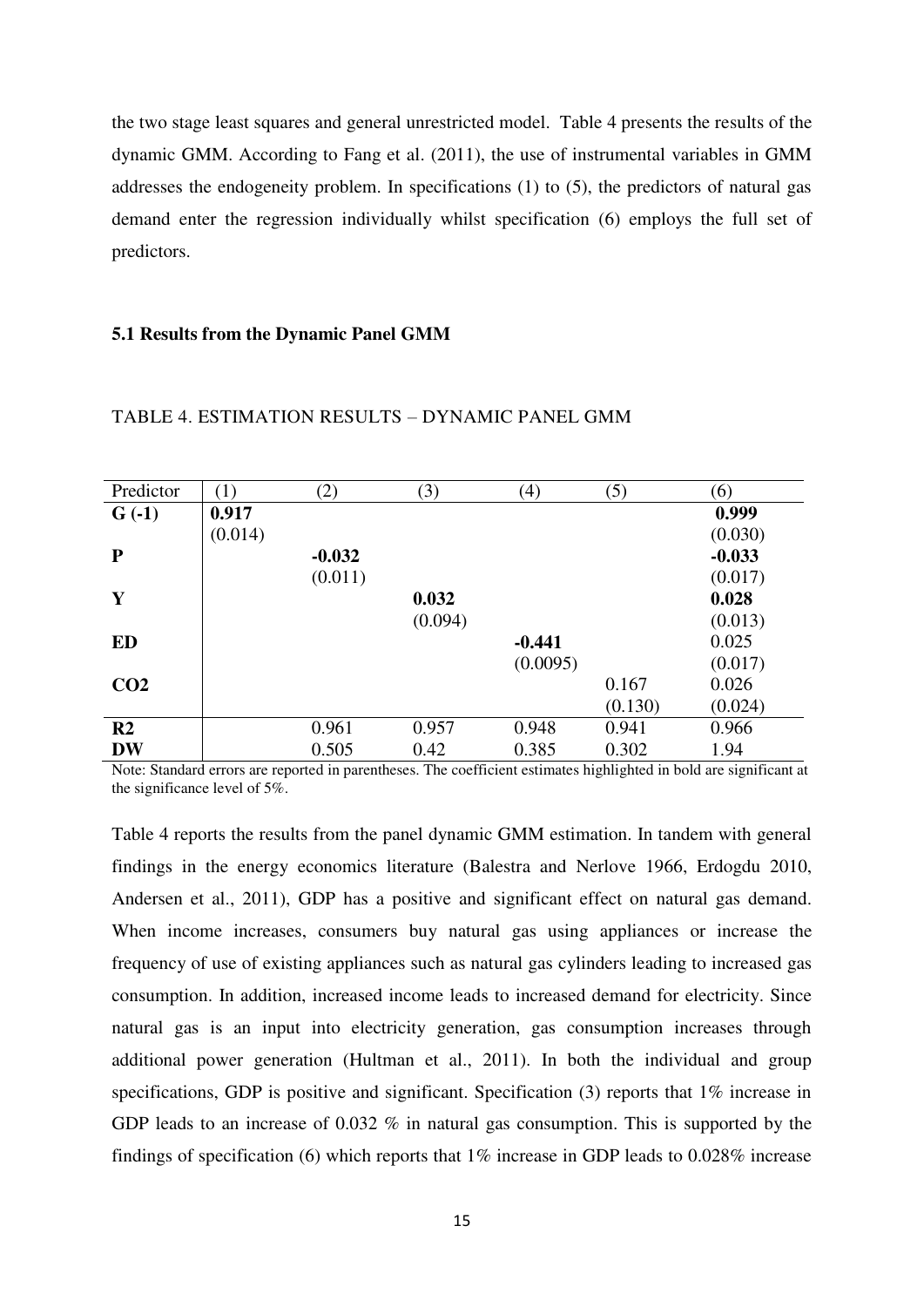in natural gas consumption. The positive and significant relations between natural gas demand and GDP underscores the importance of energy policies that encourage the accessibility and availability of energy demand. Investments in cross-border natural gas infrastructure such as the West African Gas Pipeline that stretches from Nigeria to Ghana, should be taken to enhance regional economic growth. The positive relationship between income and energy demand has been widely documented (Cleveland et al., 2000 and Ayres et al., 2007). In addition, the inverse relationship between price and energy consumption has received considerable attention (Gately and Huntington, 2002, Wadud et al., 2010). It has been suggested however that there are other factors such as technological progress, lifestyle and economic structure that affect the demand for natural gas or energy apart from price and income (Bhattacharya and Timilsina, 2009).

The estimated price effect is significant in both specifications (2) and (6). The results show that price has an inverse relationship with natural gas demand. These results vindicate Mahadevan and Asafu-Adjaye (2007) who identify a negative and significant price effect on energy demand. According to Table 4, 1% increase in price reduces natural gas demand by  $0.032\%$  in specification (2) and 0.033 % in specification (6).

Moreover, natural gas is a non-renewable source of energy. This means as a unit of gas is drawn, the remaining amount reduces. In order to test whether this concept has an impact on demand, a variable for energy resource depletion was introduced into the model. This is to measure whether energy resource depletion has any effect on natural gas demand. Though the effect of natural resource depletion in specification (6) is insignificant at 5%, results from specification (4) 1% increase in energy resource depletion reduces natural gas consumption by 0.441%. This may imply that other energy sources such as renewable energy are used as alternatives for power generation and cooking.

Since non-renewable sources of energy such as coal, oil and natural gas emit carbon dioxide, the study also examines how carbon emissions affect the consumption of natural gas. Table 4 reports that though the estimates for carbon dioxide in specifications (5) and (6) are positive, they are not significant.

#### **5.2 Results from the Dynamic Panel Two Stage Least Square (DP-TSLS)**

TABLE 5. ESTIMATION RESULTS – DYNAMIC PANEL TWO STAGE LEAST **SQUARES**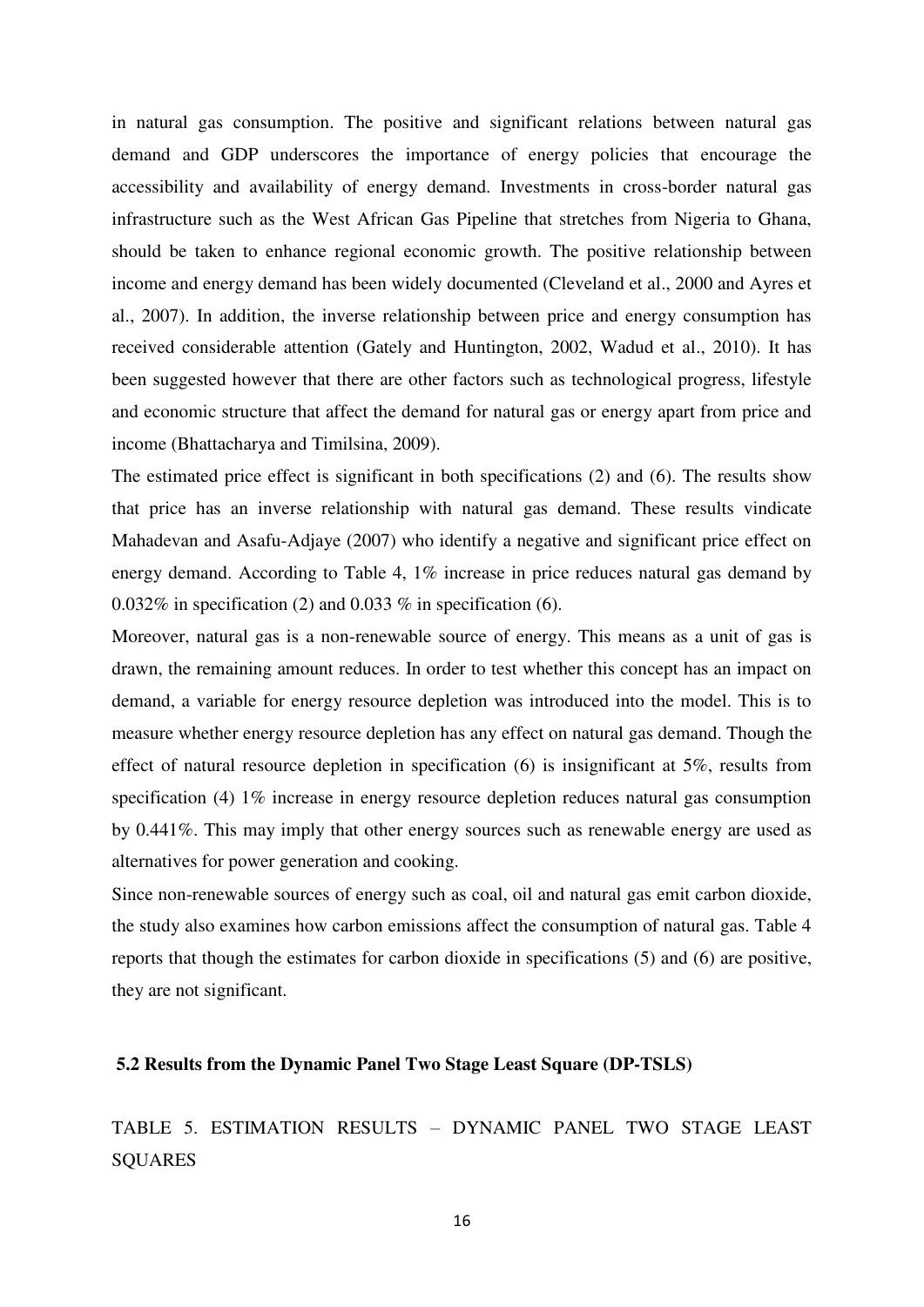| Predictor       | (1)     | (2)      | (3)     | (4)      | (5)     | (6)      |
|-----------------|---------|----------|---------|----------|---------|----------|
| $G(-1)$         | 0.687   |          |         |          |         | 0.952    |
|                 | (0.046) |          |         |          |         | (0.018)  |
| $\mathbf{P}$    |         | $-0.035$ |         |          |         | $-0.028$ |
|                 |         | (0.013)  |         |          |         | (0.010)  |
| Y               |         |          | 1.154   |          |         | 0.062    |
|                 |         |          | (0.094) |          |         | (0.027)  |
| <b>ED</b>       |         |          |         | $-0.418$ |         | $-0.052$ |
|                 |         |          |         | (0.092)  |         | (0.032)  |
| CO <sub>2</sub> |         |          |         |          | 0.004   | 0.064    |
|                 |         |          |         |          | (0.002) | (0.021)  |
| R <sub>2</sub>  | 0.987   | 0.959    | 0.957   | 0.954    | 0.948   | 0.969    |
| <b>DW</b>       | 1.680   | 0.461    | 0.420   | 0.431    | 0.345   | 1.990    |

Note: Standard errors are reported in parentheses. The coefficient estimates highlighted in bold are significant at the significance level of 5%.

Table 5 presents the results of the dynamic panel two stage least square (DP-2SLS) model for natural gas demand in oil producing African countries. The findings are qualitatively similar to those of the dynamic panel GMM. Consistently, in the GMM estimation of the model, the lagged dependent value of natural gas consumption is positive and significant. This implies that the previous year's consumption follows a long memory process. According to Table 5, an increase in previous year's consumption of 1% leads to an increase in current consumption of 0.687% (1) and 0.952% (6). This increase may be as a result of improved standard of living, population higher birth rate or increased demand for electricity.

#### **5.3 Results from the General Unrestricted Model**

This section discusses the results of the general unrestricted model.

| <b>Predictors</b> | <b>Algeria</b> | Angola  | Egypt   | <b>Nigeria</b> | <b>Tunisia</b> |
|-------------------|----------------|---------|---------|----------------|----------------|
| $G(-1)$           | 0.464          | 0.303   | 0.353   | 0.729          | 0.700          |
|                   | (0.135)        | (0.155) | (0.084) | (0.025)        | $-0.156$       |
| P                 | $-1.196$       |         |         |                |                |
|                   | (0.327)        |         |         |                |                |
| Y                 | 0.134          |         | 0.652   | 0.133          | 0.631          |
|                   | (0.031)        |         | (0.098) | (0.022)        | (0.046)        |
| <b>ED</b>         |                |         | 0.106   | $-0.254$       |                |
|                   |                |         | (0.021) | (0.020)        |                |

TABLE 6. ESTIMATION FROM THE GUM MODEL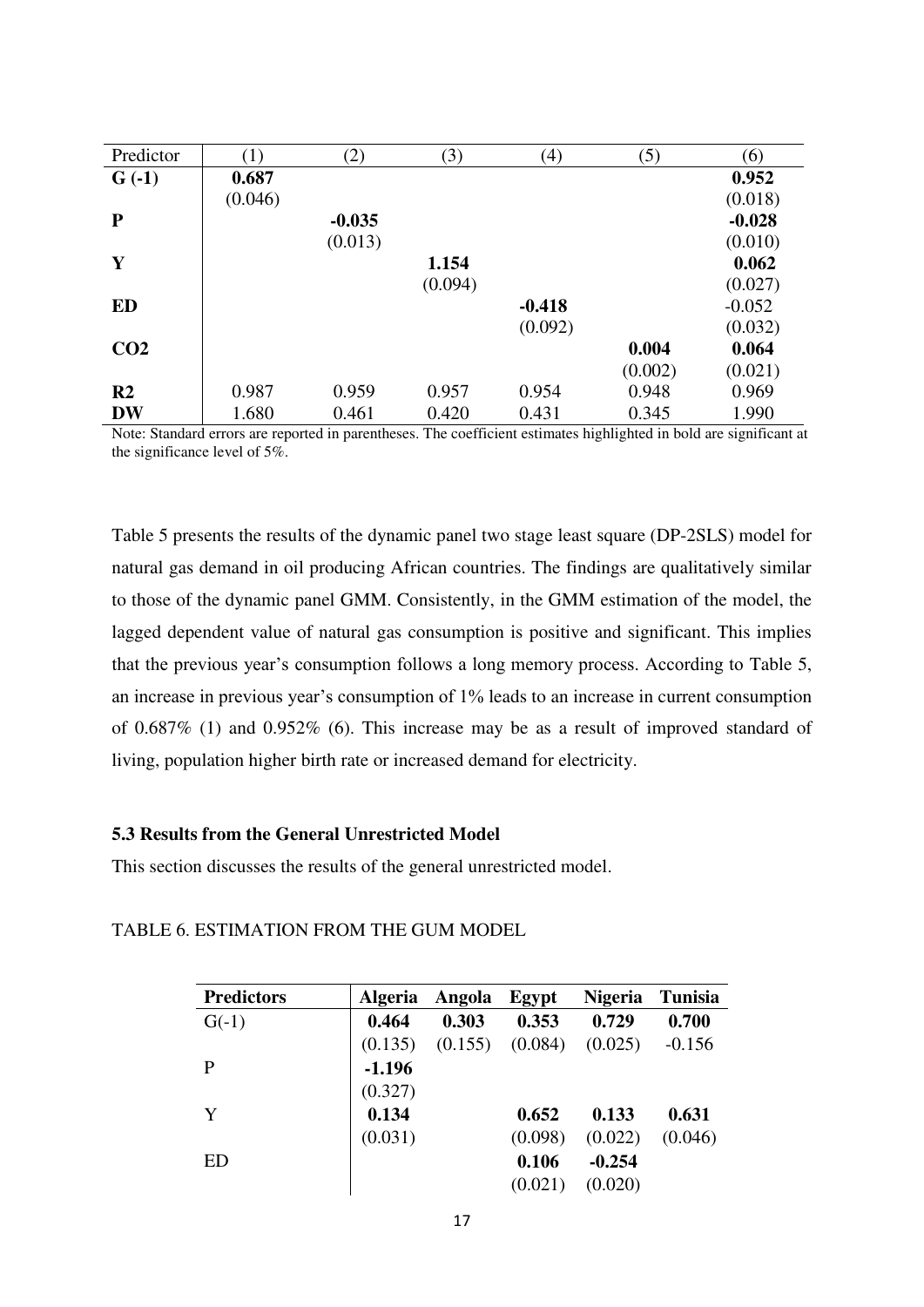| $CO2(-1)$          |       |          | 0.574   |       |         |
|--------------------|-------|----------|---------|-------|---------|
|                    |       |          | (0.047) |       |         |
| $CO2(-2)$          |       |          | 0.201   |       |         |
|                    |       |          | (0.068) |       |         |
| I(1984)            |       |          |         |       | 0.180   |
|                    |       |          |         |       | (0.015) |
| S(2003)            |       |          | 0.219   |       |         |
|                    |       |          | (0.050) |       |         |
| S(2004)            |       | $-0.366$ |         |       |         |
|                    |       | (0.052)  |         |       |         |
| <b>Diagnostics</b> |       |          |         |       |         |
| AR 1-2             | 0.253 | 0.487    | 1.359   | 2.700 | 0.519   |
| ARCH 1-1           | 0.033 | 0.048    | 2.905   | 1.521 | 0.004   |
| Normality:         | 5.914 | 0.653    | 2.137   | 0.999 | 1.364   |
| Hetero test:       | 0.598 | 1.053    | 1.342   | 1.058 | 0.664   |
| Hetero-X test      | 5.330 | 0.835    | 1.179   |       |         |
| RESET23            | 1.908 | 0.816    | 1.025   | 0.119 | 1.757   |
| R <sub>2</sub>     | 0.989 | 0.999    | 0.985   | 0.999 | 0.999   |

Note: Standard errors are reported in parentheses. The coefficient estimates highlighted in bold are significant at the significance level of 5%.

Table 6 shows the result of the model selected by the general to specific model selection procedure. Consistently with the conventional modelling strategy, five lags to each variable are used (see Hunt et al., 2003, Broadstock and Hunt, 2010). Autometrics selected step dummy (SI) variables for Nigeria in 1977, 1978, 1986, 1987, 1988, 1991, 2008 and 2009. The numerous step dummies for Nigeria may represent responses to changes in international oil price shocks in 1977/78, 1986 and 2008/2009. Price increases lead to energy efficiency measures and changes in lifestyle such as the energy efficiency standardization introduced in the early 1990's. The price variable is only significant for Algeria and Tunisia with Algeria recording the highest short and long run elasticities. The short run price elasticity for Algeria is -1.196 whilst the long run is -2.231. According to Wadud et al. (2011), for developing countries the elasticity estimates are often reported greater than unity. In terms of income, Egypt recorded the highest elasticity value in the short run. The model passed all (with few exceptions highlighted in bold) diagnostic tests and the estimates in Table 6 represent the preferred model.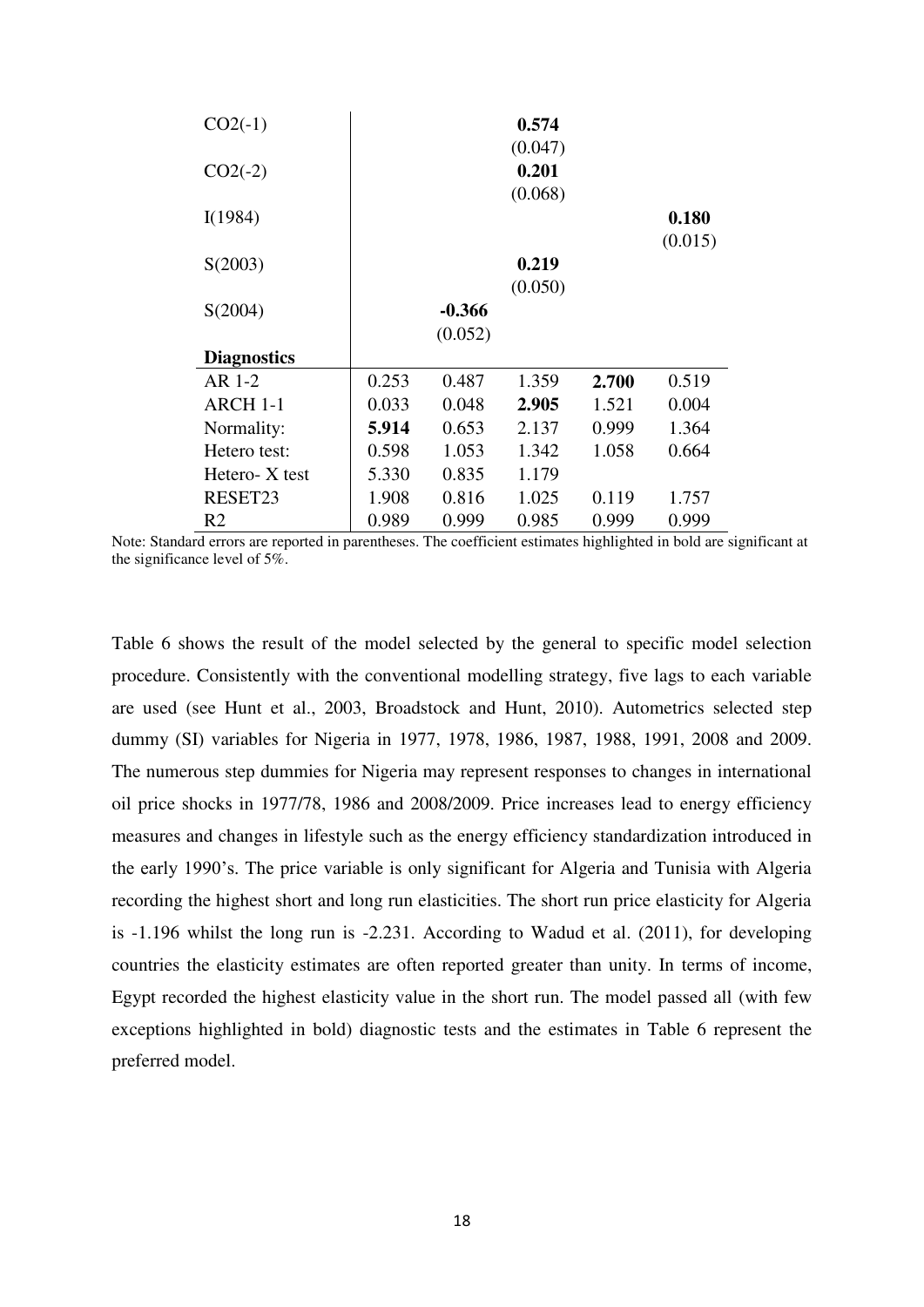#### **5.4 Underlying Energy Demand Trend**

Energy has a derived demand. Therefore, the demand for all forms of energy, including natural gas, is a result of demand for energy services such as power generation, heating and cooling (Dilaver et al., 2014). This implies that the factors that influence the provision of these energy services play a vital role in determining the demand for natural gas. For instance, Dilaver et al. (2014) suggest that the capital stock and the efficiency of the capital through which energy services are provided is a key determinant of natural gas demand. However, Hunt et al. (2000) posit that the efficiency of the capital appliance is not the only exogenous factor that affects the demand for natural gas and cite energy regulations, consumer lifestyle, consumer values and changes in taste for appliances that could lead to a more or less energy intensive situation, and technological development as some of the other exogenous factors. It is therefore important to consider these exogenous factors when modelling the demand for natural gas (Hunt and Ninomiya, 2005, Doornat et al., 2008, Dilaver and Hunt, 2011). According to Hunt et al. (2000), the collective name for these exogenous factors is the underlying energy demand trend (UEDT).

In summary, the underlying energy demand trend shows the technical efficiency of energy using appliances. Hunt et al. (2003) explain that an upward slope implies that energy savings due to appliance efficiency have been consumed by excessive demand and inefficient behaviour. A downward trend of the UEDT implies energy saving behaviour which could be due to increased efficiency of the appliances used. This means consumers are using less energy to achieve the same results. Generally, the UEDT of the various countries imply that these countries have to do more to enhance energy efficiency and promote technological innovation in natural gas consumption.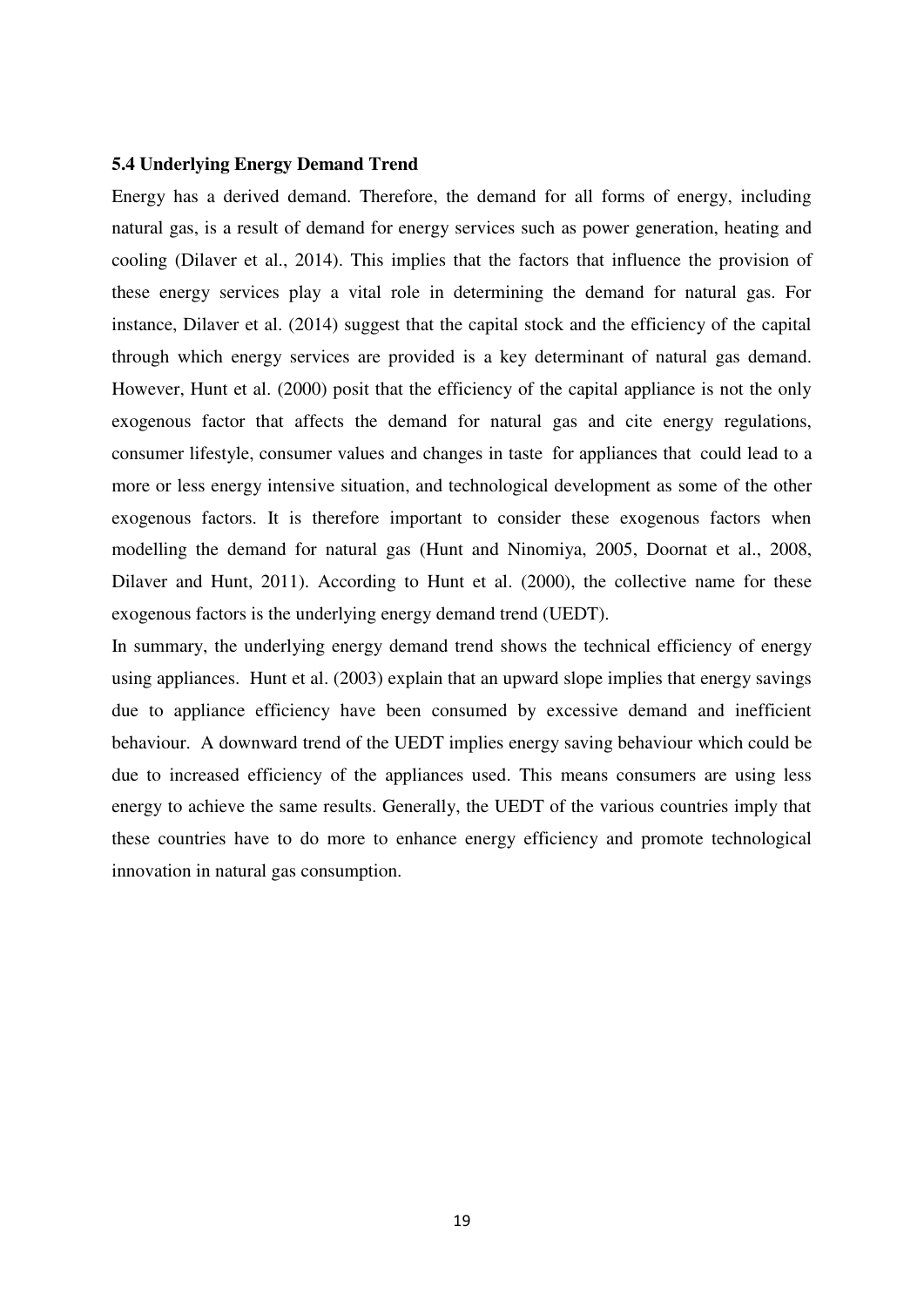

FIGURE 4. UEDT ALGERIA

The UEDT of Algeria shows an increasing trend with minor structural breaks in 1980 and 1990 (Figure 4). This trend implies that the excessive natural gas consumption offset the efficiency gains of technically efficient appliances over the estimation period. The UEDT is similar to the trend reported by Sa'ad (2011) for the aggregate energy demand in South Korea.



FIGURE 5. UEDT OF ANGOLA

Angola has initiated a number of energy efficiency measures over the last decade according to Lutken et al. (2013) (Figure 5). Although these measures are not reflected in the trend since it slopes upwards, there are major structural breaks in 2001, 2004, 2005, 2007 and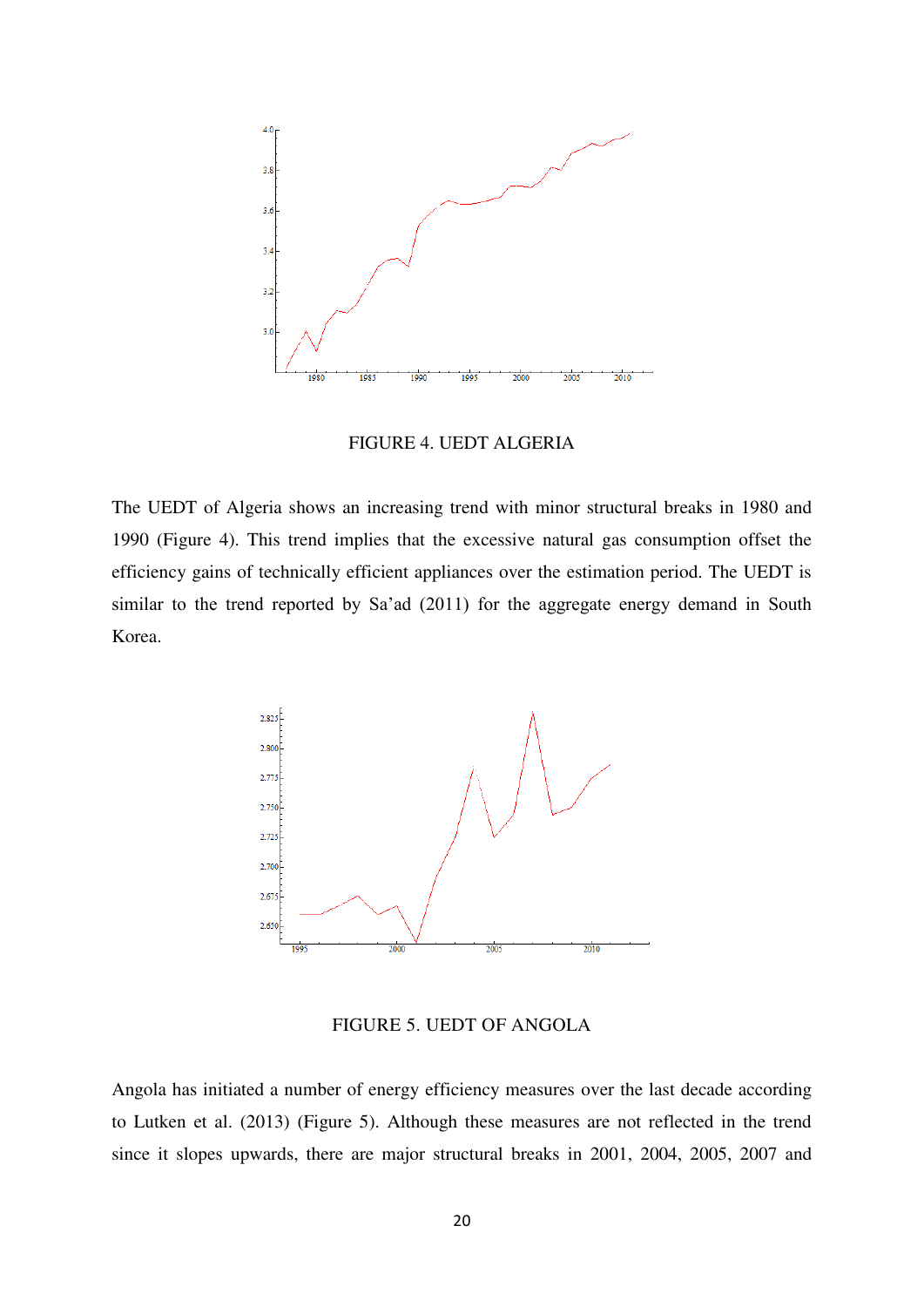2008. There was a downward trend from 2000 to 2001, 2004 to 2005 and 2007 to 2008. From 2009, the trend has been increasing but relatively slower.



FIGURE 6. UEDT EGYPT

The underlying energy demand trend shows an upward slope with a structural break in 2004 (Figure 6). The trend implies that inefficiencies associated with natural gas consumption offset efficiency gains through the technical progress of appliances in Egypt.

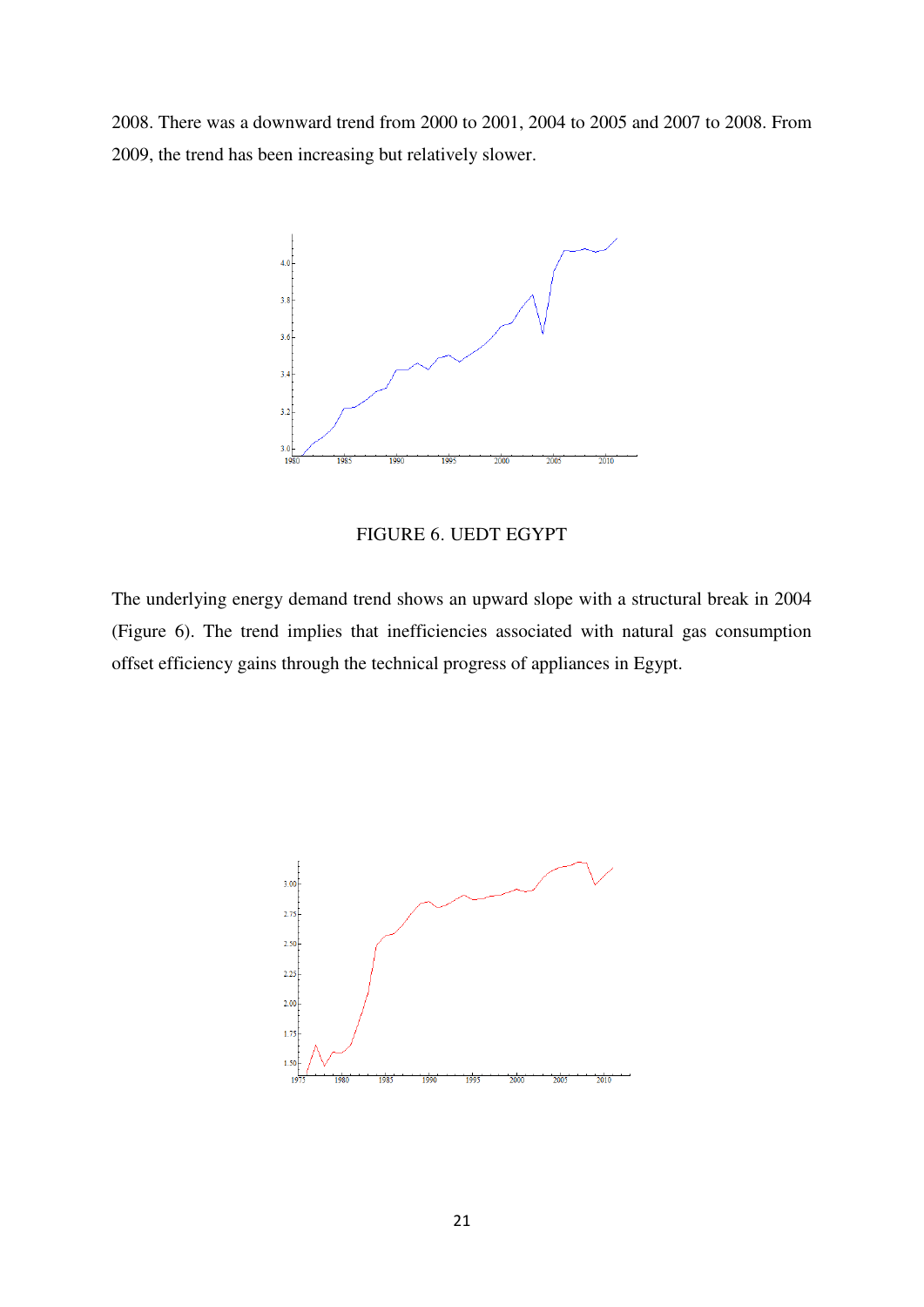#### FIGURE 7. UEDT NIGERIA

According to Figure 7, Nigeria's UEDT has been relatively stable and the trend appears to flatten after 1991. This may be as a result of measures such as appliance standardization, efficiency education and other efficiency measures introduced after an energy efficiency study commissioned by the Nigerian Energy Commission and conducted by the Sokoto Energy Research Centre (Sambo, 2005).



FIGURE 8. UEDT TUNISIA

The UEDT for Tunisia is similar to the trend reported by Pellini (2014) for France (Figure 8). The trend rises gradually with no major structural breaks signifying 'natural gas using' behaviour. This shows the inefficient consumption of natural gas indicating that over the years, households in Tunisia have exhibited an increasing demand of lighting, cooling and heating services that has more than offset the impact of improved technical efficiency of appliances.

#### **6. Conclusion and Recommendations**

Natural gas is considered a bridge fuel between renewable and non-renewable sources of energy. Apart from this, natural gas is relatively cheaper than oil, cleaner than oil and coal and widely available in oil producing African countries. This makes natural gas very attractive for domestic consumption, industrial usage and power generation in oil producing African countries. In this study, the predictors of natural gas demand in oil producing African countries are examined. In order to ensure the robustness of the findings, three models are used in this study. First, a dynamic panel generalized method of moments with instrumental variables that is capable of controlling for endogeneity is used. In addition, following the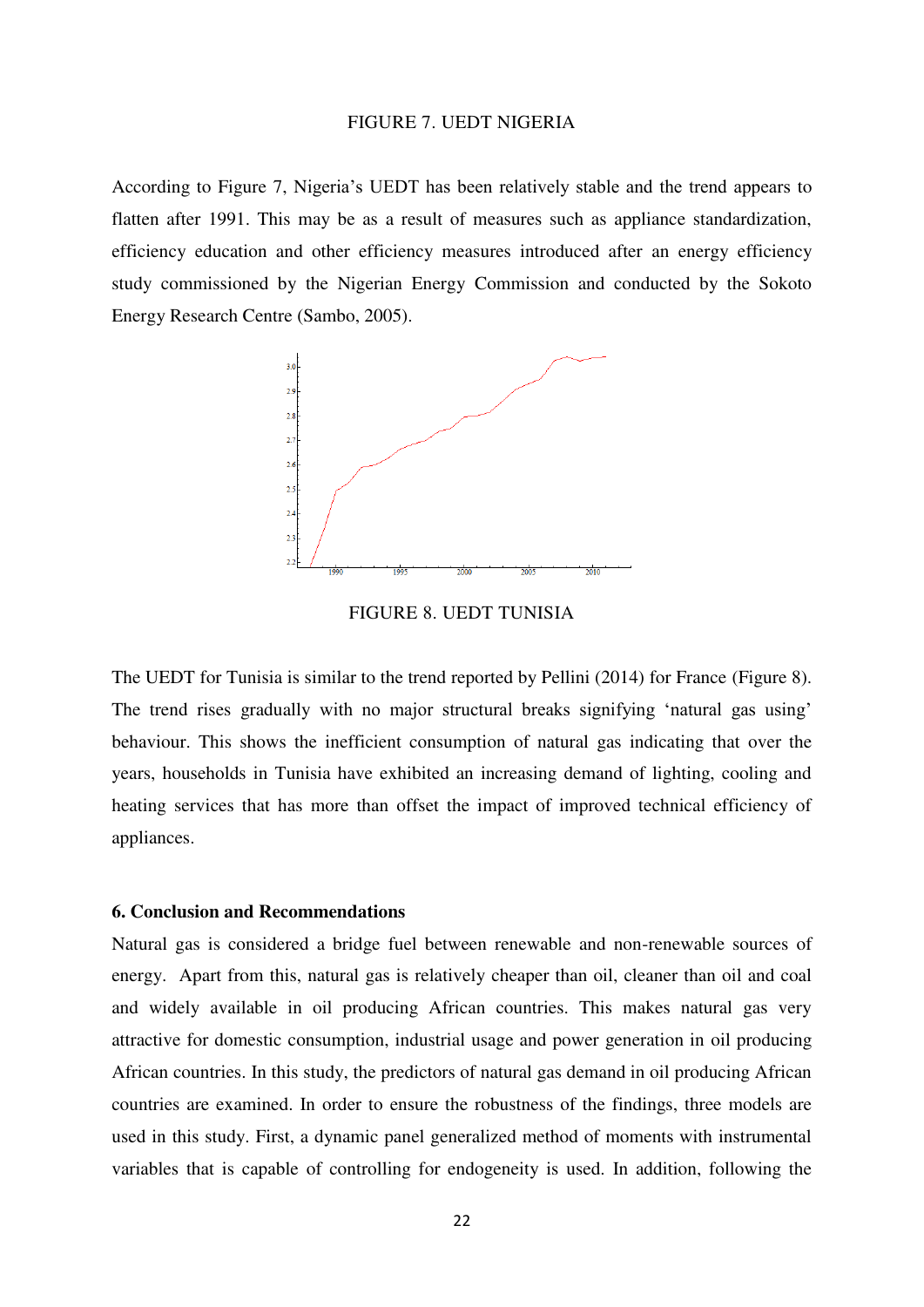recommendation of Wooldridge (2011) who asserts that the dynamic panel two stage least squares is more efficient with IV, the study employs the panel TSLS as a second model to estimate natural gas demand. Finally, the structural time series model that is capable of modelling the underlying energy demand trend is applied. Five main variables including the lag dependent variable are used in this estimation. They are energy resource depletion, GDP, price and energy related CO2.

The results are in line with findings in existing literature. The study confirms the importance of all the predictors such as income, price, energy resource depletion and the lagged dependent variable on natural gas consumption in oil producing African countries. This notwithstanding, the model reported conflicting results for energy related  $CO<sub>2</sub>$  and energy resource depletion. Moreover, the study finds that the countries under study have not been efficient in terms of natural gas consumption over the estimated period.

Based on the findings, the following recommendations are made. First, the advantages of natural gas consumption such as lower carbon emissions should be highlighted to encourage its consumption. In addition, effort should be made to encourage domestic natural gas consumption through gas availability by discouraging charcoal consumption. Again, effort should be made to encourage efficiency and technological innovation in natural gas consumption.

Whilst this paper made attempts to include all oil producing African countries, unavailability of data made it very challenging. Future research should explore other available datasets to include more countries. Finally, there should be conscious effort to encourage energy efficiency and demand side management to curb emissions and enhance energy conservation.

#### **References**

Ackah, I. (2014). Determinants of natural gas demand in Ghana. *OPEC Energy Review*, 38(3), 272–295.

Andersen, T. B., Nilsen, O. B., & Tveteras, R. (2011). How is demand for natural gas determined across European industrial sectors? *Energy Policy*, 39(9), 5499–5508.

Anderson, T. W., & Hsiao, C. (1982). Formulation and estimation of dynamic models using panel data. *Journal of econometrics*, 18(1), 47–82.

Apergis, N., & Payne, J. E. (2010). Renewable energy consumption and economic growth: evidence from a panel of OECD countries. *Energy policy*, 38(1), 656–660.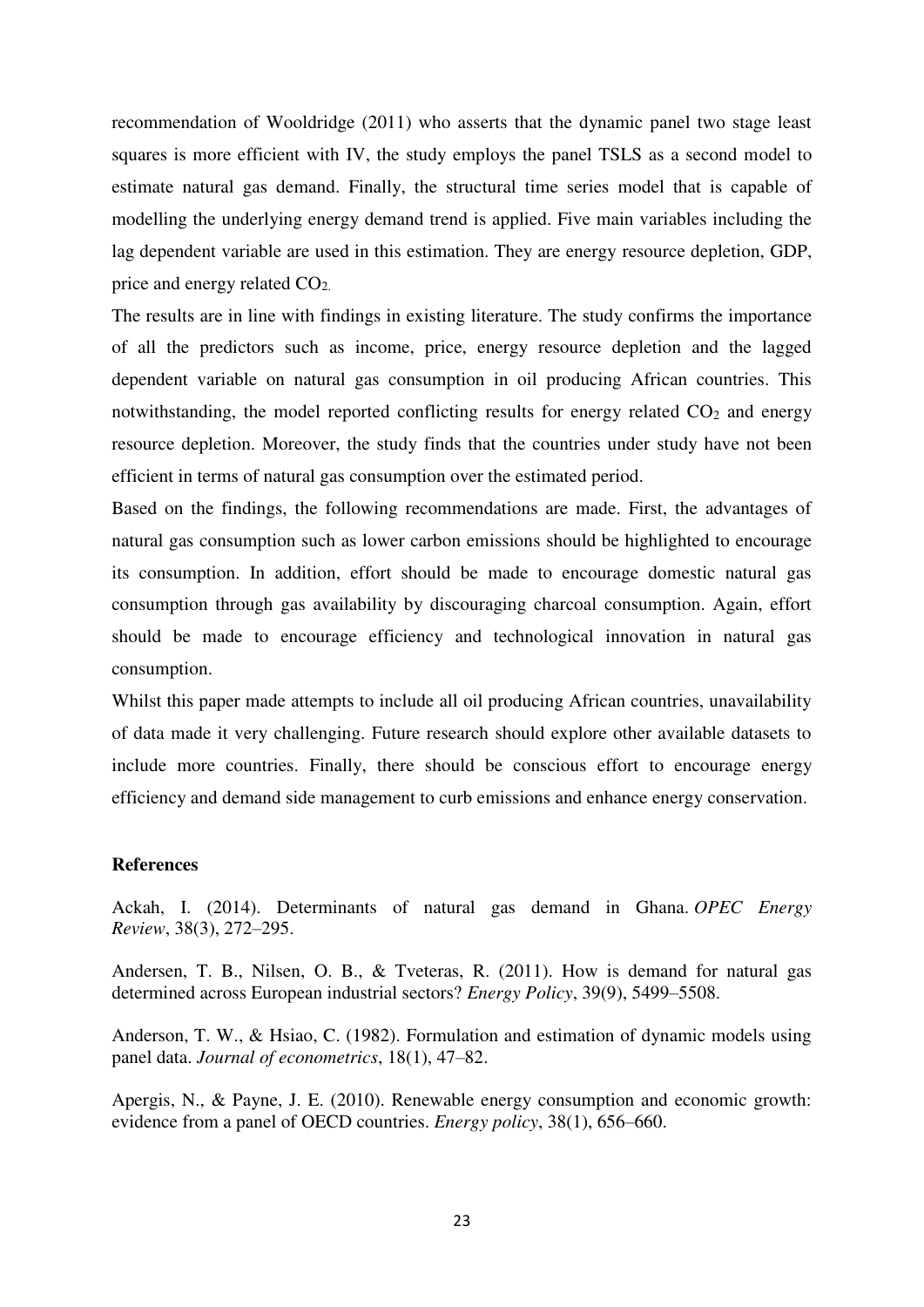Aras, H., & Aras, N. (2004). Forecasting residential natural gas demand. *Energy Sources*, 26(5), 463–472.

Arellano, M., & Bond, S. (1991). Some tests of specification for panel data: Monte Carlo evidence and an application to employment equations. *The Review of Economic Studies*, 58(2), 277–297.

Ayres, R.U., Turton, H., & Casten, T. (2007). Energy efficiency, sustainability and economic growth. *Energy*, 32, 634–648

Balestra, P., & Nerlove, M. (1966). Pooling cross section and time series data in the estimation of a dynamic model: The demand for natural gas. *Econometrica: Journal of the Econometric Society*, 34(3), 585–612.

Bera, A. K., & Jarque, C. M. (1982). Model specification tests: A simultaneous approach. *Journal of econometrics*, 20(1), 59–82.

Bhattacharyya SC and Timilsina GR 2009. Energy Demand Models for Policy Formulation: A Comparative Study of Energy Demand Models. Policy Research Working Paper 4866, The World Bank.

Bianco, V., Scarpa, F., & Tagliafico, L. A. (2014). Scenario analysis of nonresidential natural gas consumption in Italy. *Applied Energy*, 113, 392–403.

Bilgili, F. (2014). Long run elasticities of demand for Natural Gas: OECD Panel Data Evidence. *Energy Sources, Part B: Economics, Planning, and Policy*, 9(4), 334–341.

BP Statistical Review of World Energy, June 2010. [www.bp.com/statisticalreview](http://www.bp.com/statisticalreview) 

BP Statistical Review of World Energy, June 2012. [www.bp.com/statisticalreview.](http://www.bp.com/statisticalreview)

BP. Statistical Review of World Energy 2013. BP p.l.c, 2013.

Broadstock, D. C., & Hunt, L. C. (2010). Quantifying the impact of exogenous non-economic factors on UK transport oil demand. *Energy Policy*, 38(3), 1559–1565.

Breusch, T. S., & Godfrey, S. (1981). "A review of recent work on testing for autocorrelation in dynamic simultaneous models." In D. Currie, R. Nobay, and D. Peel, (eds.), *Macroeconomic Analysis*. Croon-Helm, London.

Breusch, T. S., & Pagan, A. (1979). A simple test of heteroskedasticity and random coefficient variation. *Econometrica*, 47, 1287–1294.

Bruno, G. S. (2005). Approximating the bias of the LSDV estimator for dynamic unbalanced panel data models. *Economics Letters*, 87(3), 361–366.

Cleveland, C., Kaufmann, R. K., & Stern, D. I. 2000. Aggregation and the role of energy in the economy. *Ecological Economics* , 32, 301–317.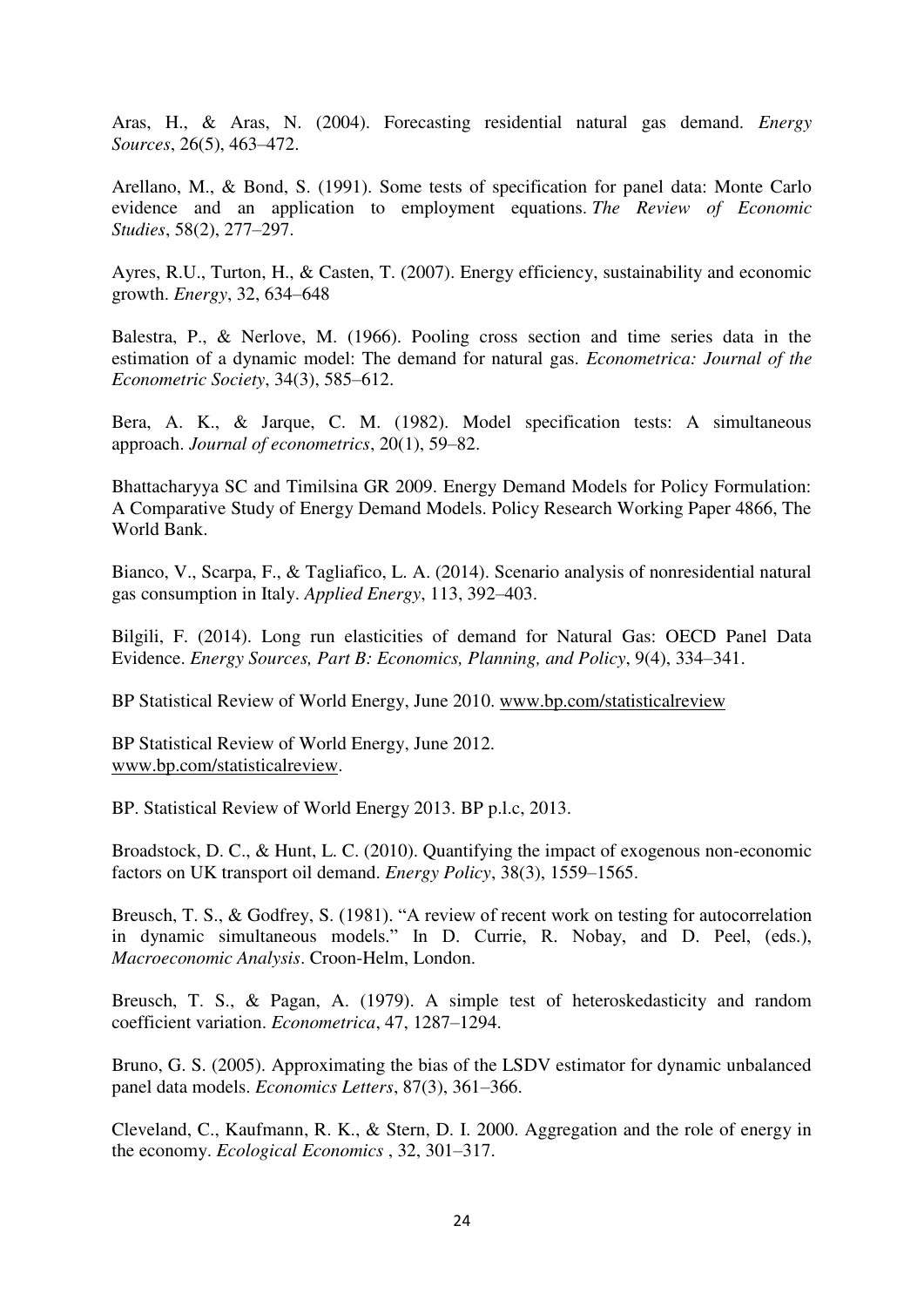Dilaver, Ö, Dilaver, Z., & Hunt, L. C. (2014). What drives natural gas consumption in Europe? Analysis and projections. *Journal of Natural Gas Science and Engineering*, 19, 125– 136.

EIA [U.S. Energy Information Administration]. 2013. [http://www.eia.gov.](http://www.eia.gov/) Oil and Natural Gas in Sub-Saharan Africa. 2013

Engle, R. (1982). "Autoregressive conditional heteroskedasticity with estimates of the variance of United Kingdom inflation." *Econometrica* 50, 987–1008.

Erdogdu, E. (2010). Natural gas demand in Turkey. *Applied Energy*, 87(1), 211–219.

Eltony, M. N. (1996). Demand for natural gas in Kuwait: An empirical analysis using two econometric models. *International journal of energy research*, 20(11), 957–963.

Estrada, J., & Fugleberg, O. (1989). Price elasticities of natural gas demand in France and West Germany. *The Energy Journal*, 10(3), 77–90.

Fang, G., Brooks, J. M., & Chrischilles, E. A. (2011). Apples and oranges? Interpretations of risk adjustment and instrumental variable estimates of intended treatment effects using observational data. *American journal of epidemiology*, kwr283.

Gately, D, & Huntington 2002. The asymmetric effects of changes in price and income on energy and oil demand. *The Energy Journal*, 23(1), 19–55.

Graham, D. J., & Glaister, S. (2002). The demand for automobile fuel: a survey of elasticities. *Journal of Transport Economics and policy*, 36(1), 1–25.

Griffin, J. M. (1979). *Energy Conservation in the OECD: 1980 to 2000*. Ballinger Publishing Company, Cambridge, MA.

Hendry, D. F., & Krolzig, H. M. (2005). The properties of automatic gets modelling. *The Economic Journal*, 115(502), C32–C61.

Hultman, N., Rebois, D., Scholten, M., & Ramig, C. (2011). The greenhouse impact of unconventional gas for electricity generation. *Environmental Research Letters*, *6*(4), 044008.

Hunt, L. C., & Evans, J. (Eds.). (2011). *International handbook on the economics of energy*. Edward Elgar Publishing.

Hunt, L.C., Judge, G., & Ninomiya, Y. (2003). "Modelling underlying energy demand trends." In: L.C. Hunt, (ed.), *Energy in Competitive Market: Essays in Honour of Colin Robinson*. Edward Elgar, UK, 140–174.

Ibrahim, I. B., & Hurst, C. (1990). Estimating energy and oil demand functions: A study of thirteen developing countries. *Energy Economics*, 12(2), 93–102.

International Energy Association. (2011). World Energy Outlook. Paris: OECD/IEA.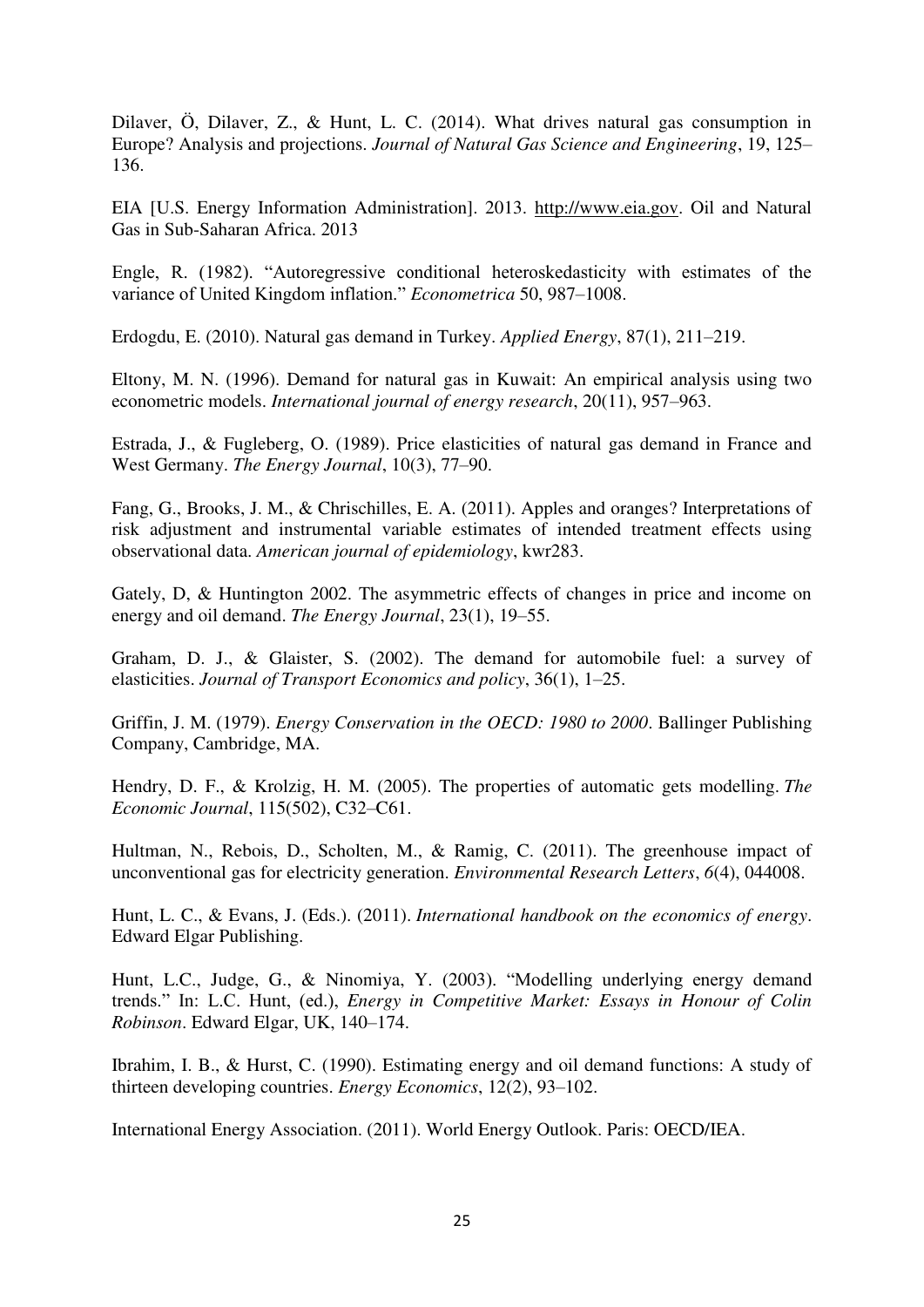Kaboudan, M. A., & Liu, Q. W. (2004). Forecasting quarterly US demand for natural gas. *EJ: Inform Technol Econ Manage*, *2*(1), 1–14.

Khan, M. A. (2015). Modelling and forecasting the demand for natural gas in Pakistan. *Renewable and Sustainable Energy Reviews*, *49*, 1145-1159.

Liu, B. C. (1983). Natural gas price elasticities: variations by region and by sector in the USA. *Energy Economics*, 5, 195–201.

Lutken, S., Bertule, M., Hansen, J. I., Karavai, M., Sandbukt, S., Staun, F., & Wieben, E. (2013). *Profile of Emissions Reduction Options in Developing Countries*. UNEP Risø Centre.

Mahadevan, R., & Asafu-Adjaye, J. (2007). Energy consumption, economic growth and prices: A reassessment using panel VECM for developed and developing countries. *Energy Policy*, *35*(4), 2481–2490.

Marland, G. (2008). Uncertainties in accounting for CO2 from fossil fuels. *Journal of Industrial Ecology*, *12*(2), 136.

Omri, A., Nguyen, D. K., & Rault, C. (2014). Causal interactions between CO2 emissions, FDI, and economic growth: Evidence from dynamic simultaneous-equation models. *Economic Modelling*, *42*, 382–389.

Pellini, E. (2014). Essays on European Electricity Market Integration.

Ramsey, J.B. (1974). Classical model selection through specification error tests. In: P. Zarembka, (ed.), *Frontier of Econometrics*. Academic Press, New York, 13–47

Sa'ad, S. (2011). Underlying energy demand trends in South Korean and Indonesian aggregate whole economy and residential sectors. *Energy Policy*, *39*(1), 40–46.

Sambo, A. S. (2005). Renewable energy for rural development: the Nigerian perspective. *ISESCO Science and Technology Vision*, *1*, 12–22.

Shahbaz, M., Lean, H. H., & Farooq, A. (2013). Natural gas consumption and economic growth in Pakistan. *Renewable and Sustainable Energy Reviews*, *18*, 87–94.

Soldo, B. (2012). Forecasting natural gas consumption. *Applied Energy*, *92*, 26–37.

Sunak, Y., & Madlener, R. (2011). Residential natural gas demand elasticities in OECD countries: An ARDL bounds testing approach.

Suganthi, L., & Samuel, A. (2012). Energy models for demand forecasting  $-$  A review. *Renewable and Sustainable Energy Reviews*, 16, 1223–1240

Wadud, Z., Dey, H. S., Kabir, M. A., & Khan, S. I. (2011). Modeling and forecasting natural gas demand in Bangladesh. *Energy Policy*, 39(11), 7372–7380.